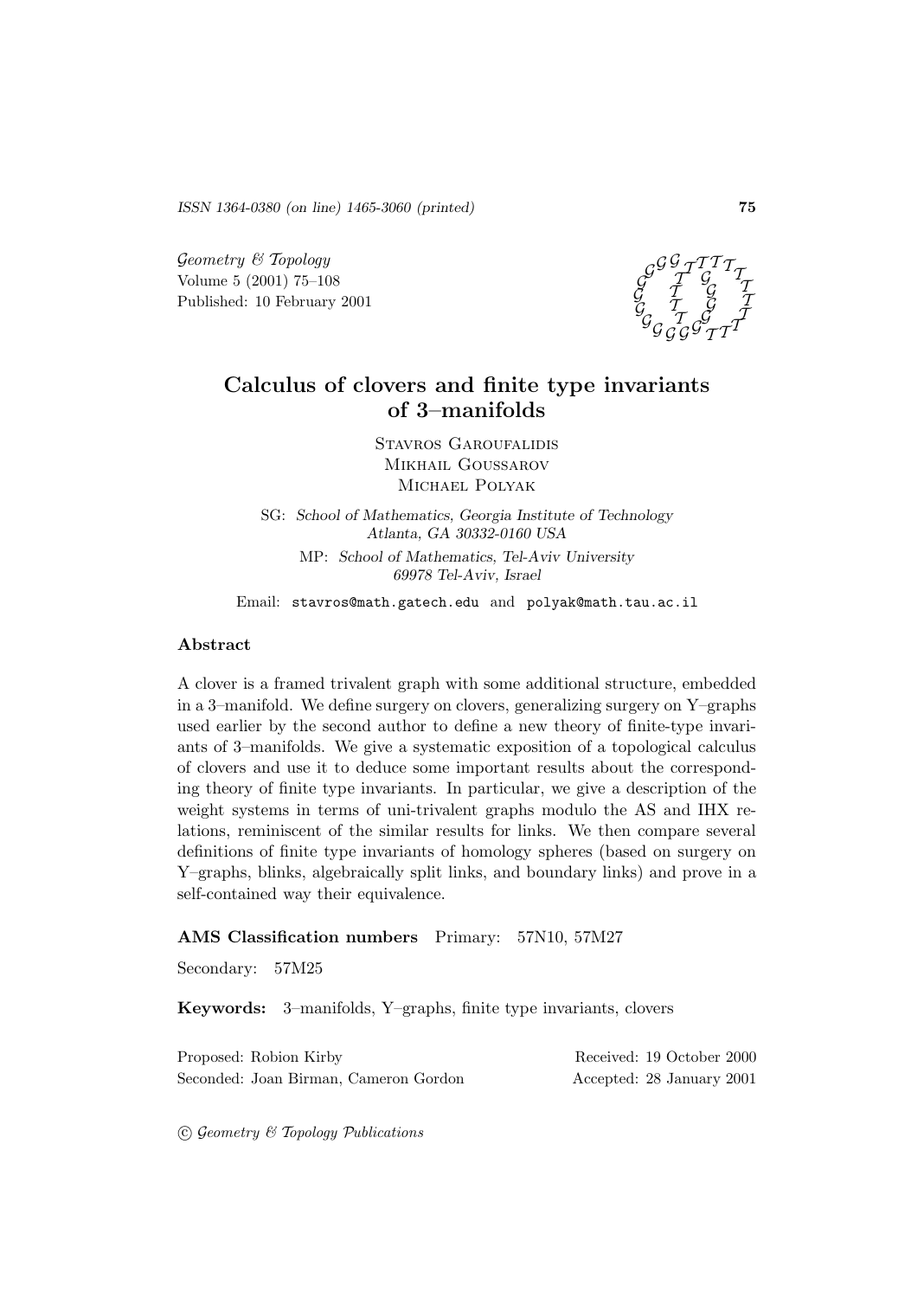### **1 Introduction**

#### **1.1 Finite type invariants**

Polynomials play a fundamental role in mathematics. Here is one of the possible definitions of a polynomial using a discrete version of the n-th derivative. Let V be a vector space over a field k. For  $(x_1, \ldots, x_n) \in V^n$  and  $\sigma \in \{0,1\}^n$ , denote  $x_{\sigma} = \sum_{i:\sigma_i=1} x_i$  and  $|\sigma| = \sum_i \sigma_i$ . A function  $f: V \to k$  is a polynomial of degree less than *n*, iff  $\sum_{\sigma}(-1)^{|\sigma|}f(x_{\sigma})=0$  for any  $(x_1,\ldots,x_n)\in V^n$ . This definition has a significant advantage over the standard definition of a polynomial, since it can be easily considered in a more general setup. In particular, V and k may be just abelian groups.

Finite type invariants play the role of polynomial functions in topology. In this setting, however, the situation is somewhat more tricky, and involves a choice of an appropriate analog of both the zero element  $0$  and the addition operation  $+$ in  $V$ . In the last decade, this general idea was successfully used in knot theory under the name of Vassiliev invariants. This paper is devoted exclusively to a study of a theory of finite type invariants of 3–manifolds, initiated by the second author.

The present paper was started in September 1998 in an attempt to present unpublished results by the second author. In June 1999, when this paper was still in its initial stage, the second author passed away in a tragic accident. As a result, many details and proofs were lost. We tried our best to reconstruct them and to present our results in his style and spirit.

The authors were partially supported by BSF grant 97-00398 and by NSF grant DMS-98-00703.

#### **1.2 Finite type invariants of 3–manifolds**

Several authors developed different theories of finite type invariants of integer homology spheres. All these approaches are based on the cut-and-paste technique along different types of handlebodies. Historically the first, the theory of T Ohtsuki [13] is based on surgery on algebraically split links and is by now relatively well understood. The first author [2] proposed then a theory based on surgery on boundary links, which remained relatively undeveloped. Subsequently, the first author and J Levine [3] considered theories based on surgery on blinks, and on gluings along surfaces using elements of the Torelli group. All these theories turn out to be equivalent (up to a 2–torsion), see Section 1.8.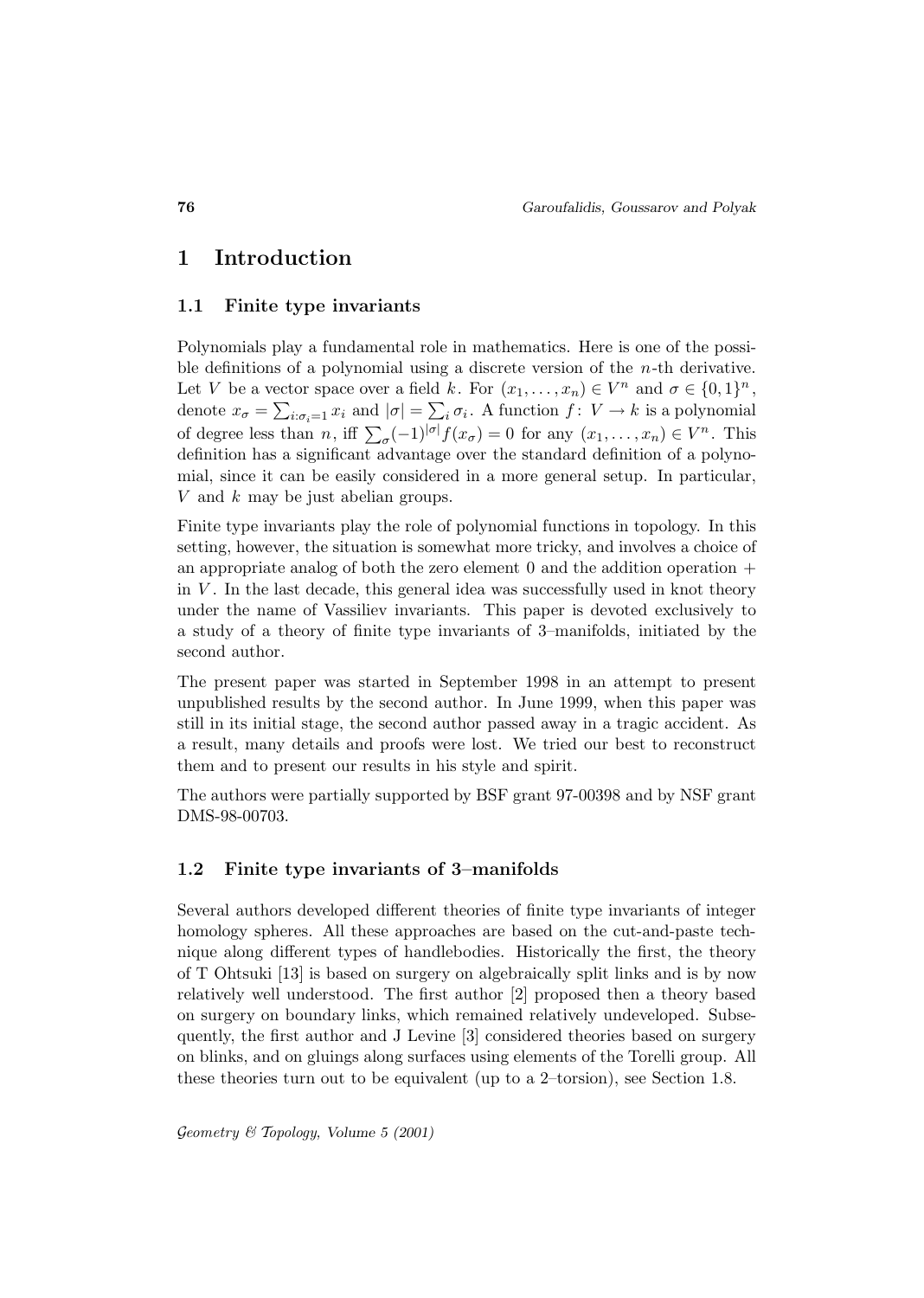The second author initiated in [5] a new theory of finite type invariants for arbitrary 3–manifolds, based on surgery along Y–graphs (see  $[4, 5]$ ). The latter theory has some important advantages. Firstly, it allows a unified treatment of links, graphs and 3–manifolds (possibly with boundary or a Spin–structure). It is by now relatively well understood for rational homology spheres. Secondly, other theories mentioned above have a technical drawback: the corresponding classes of surgery links are not preserved under handle slides. Finally, this theory comes equipped with a powerful topological calculus (introduced in [4]), that is well-suited for a study of 3–manifolds and for explicit computations. This calculus is similar to Kirby's calculus of framed links, but instead of cutting, twisting and regluing solid tori, in the clover calculus one performs similar operations with solid handlebodies of higher genus. The role of framed links is played here by clovers, which are framed trivalent graphs with some additional structure.

The main goals of the paper are:

- To give an exposition of the calculus of clovers (see Sections  $2-3$ ), and to describe the graded spaces of the theory in terms of uni-trivalent graphs (see Sections 1.8 and 4.5).
- To show, as an application, in an elementary and self-contained way, that all the above mentioned theories of finite type invariants of integer homology spheres, properly indexed, coincide over  $\mathbb{Z}[1/2]$  (see Section 1.8).

Independently and being uninformed about the results of the second author, K Habiro developed a theory of claspers [6] and used it to study finite type invariants of links. He also announced in [6, Section 8.4] that his theory can be extended to the study of finite type invariants of 3–manifolds and gave a brief outline of this extension. It is based on allowable graph claspers, which differ from the type of claspers considered in the rest of Habiro's paper. In particular, the basic claspers, which were Habiro's main tool in the theory for links, are not allowed in this setting. In general it is plausible that invariants of links can be extended to invariants of 3–manifolds. In the case in hand, however, this extension is rather nontrivial and involves new ideas presented here.

The initial data, the way to describe the basic objects, and the graphical calculus in the clasper and clover theories are somewhat different. However, while different in some aspects, these two theories essentially coincide, with surgery on allowable graph claspers being equivalent to surgery on clovers. This independent discovery of almost the same theory by two non-interacting researchers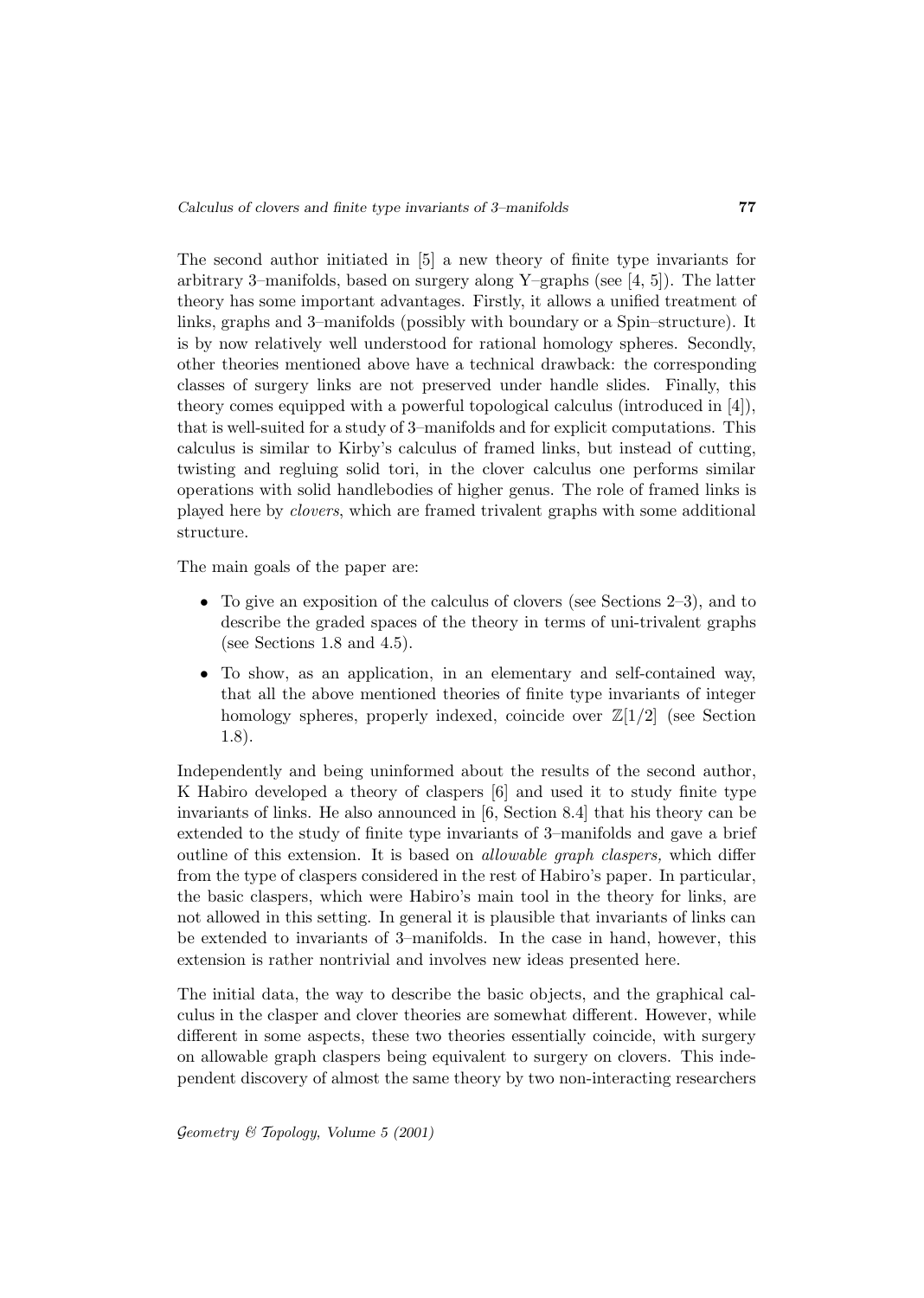looks rather promising, ruling out an element of arbitrariness. Some results announced by K Habiro [6, Section 8.4] seem to overlap with those discussed in Sections 2–4 below. Unfortunately, it seems that presently there is no available manuscript with the exact statements and proofs of Habiro's results for 3–manifolds. We apologize in advance for any possible overlaps. It should be also mentioned that T Cochran and P Melvin [1] proposed an extension of Ohtsuki's theory to arbitrary 3–manifolds. Their theory, unlike the one considered in this paper, preserves triple cup-products, and the relation between these theories is more complicated.

#### **1.3 Y–graphs**

Throughout this paper by a manifold we mean a smooth oriented compact connected 3–manifold.

We recall some definitions from [5]. The graph  $\Gamma \subset \mathbb{R}^3$  shown in Figure 1a is called a *standard Y–graph*. The edges of  $\Gamma$  are framed with a vector field normal to the plane of the picture. A framed graph  $G$  in a 3-manifold  $M$  is called a Y–graph, if it is the image of  $\Gamma$  under a smooth embedding  $\phi_G: N \to M$ of a neighborhood N of Γ. The embedding  $\phi_G$  can be recovered from G up to isotopy. Let  $L$  be the six component link in  $N$  shown in Figure 1b. All components of L are 0–framed. Surgery on M along the framed link  $\phi_G(L)$ is called a *surgery along*  $G$ , or a *Y–surgery*. A Y–surgery can be realized by cutting a solid genus 3 handlebody  $\phi_G(N)$  and regluing it in another way (see [10]). The resulting manifold is defined up to a diffeomorphism, which is the identity outside of a small neighborhood of the Y–graph. Denote it by  $M_G$ .



Figure 1: Y–graph and the corresponding surgery link

An equivalent surgery, under the name of *Borromean surgery* was considered by S Matveev. As shown in [10], two manifolds can be connected by a sequence of Borromean surgeries, if and only if they have the same homology and the linking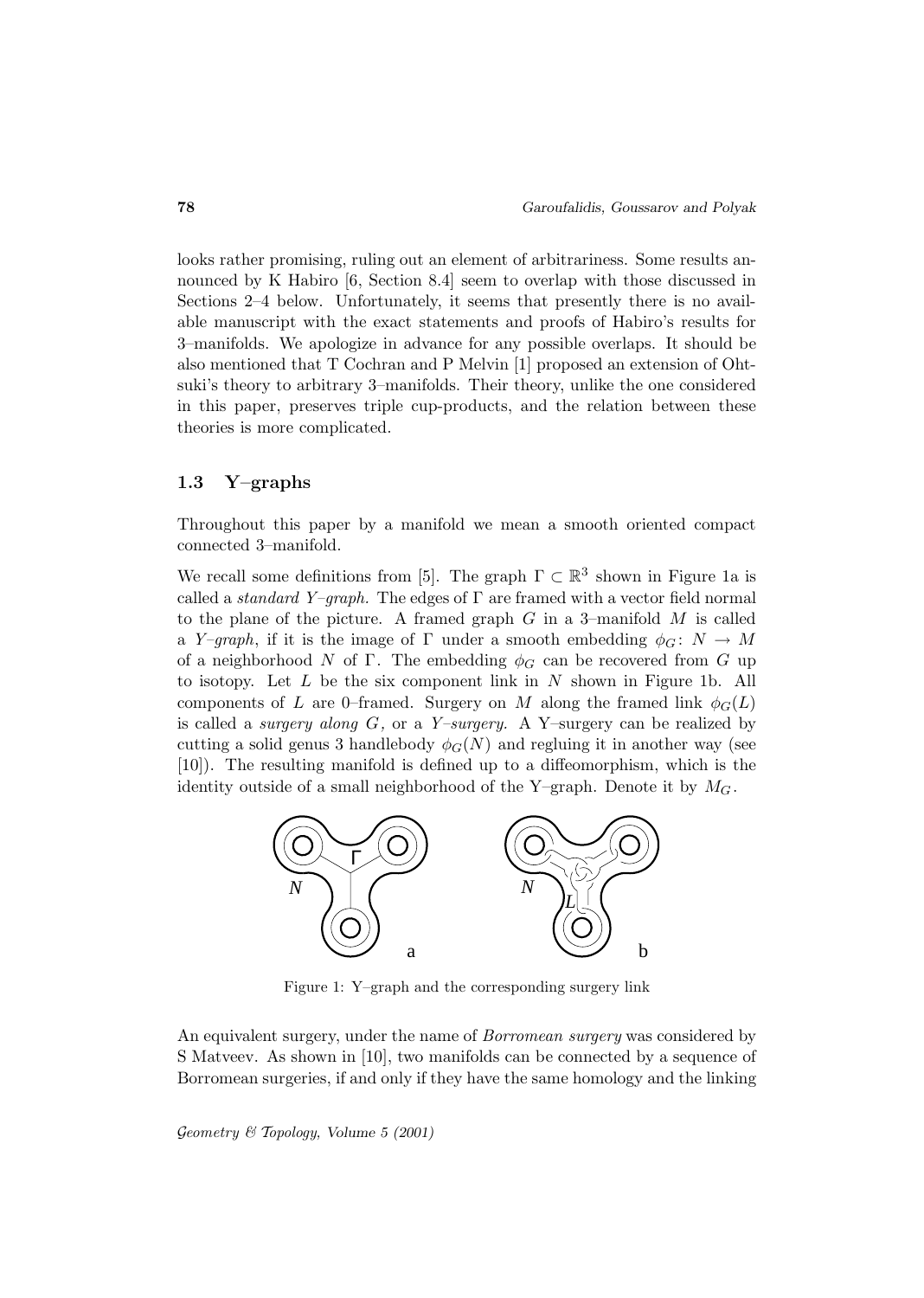pairing in Tors  $H_1$ . In particular, M can be obtained from  $S^3$  by Y–surgeries, iff M is an integer homology sphere ( $\mathbb Z$ HS in short).

A Y-link G in a manifold M is a collection of disjoint Y-graphs in M. By surgery on G we mean surgery on each Y–graph in G. Pushing out the Y– graphs of the following surgeries from the previously reglued handlebodies, we can present a sequence of Y–surgeries by surgery on a Y–link.

# **1.4** Colored Y-links and the filtration  $\mathcal{F}_n^Y(M)$

An *n*–coloring of a Y–link G is its splitting into *n* disjoint subcollections  $G_1$ ,  $G_2, \ldots, G_n$  of Y–graphs. The coloring is *simple*, if each subcollection  $G_i$ consists of a single Y–graph.

For an *n*-tuple  $\sigma = {\sigma_1, ..., \sigma_n} \in {0, 1}^n$ , let  $|\sigma| = \sum_i \sigma_i$  be the number of ones in  $\sigma$  and put  $G(\sigma) = \bigcup_{i:\sigma_i=1} G_i$ . In an abelian group  $\mathcal F$  generated by all 3–manifolds, put

$$
[M,G]=\sum_{\sigma}(-1)^{|\sigma|}M_{G(\sigma)}
$$

for a colored Y-link  $G$  in  $M$ .

Let  $\mathcal{F}_n^Y(M)$  be the subgroup of  $\mathcal{F}$ , generated by  $[M,G]$  for all Y-links  $G$ , colored in at least n colors. This defines a decreasing filtration  $\mathcal{F}^{Y}(M) =$  $\mathcal{F}_0^Y(M) \supset \mathcal{F}_1^Y(M) \supset \mathcal{F}_2^Y(M) \supset \ldots$ 

Given a Y–link G in M without a specified coloring, by  $[M, G]$  we mean the above alternating sum for a simple coloring of G.

**Lemma 1.1** *The subgroup*  $\mathcal{F}_n^Y(M)$  *is generated by*  $[M, G]$  *for all simply colored Y–links* G *with at least* n *components.*

**Proof** Let G be an n–colored Y–link with m components. We call  $d = n-m$ the defect of the coloring. If  $d = 0$ , the coloring is simple. Suppose  $d > 0$ ; then there are at least two components of the same color  $j$ . Therefore, the j-colored Y-sublink of G can be split into two disjoint non-empty parts  $G'$  and  $G''$ . It is easy to see that

$$
[M, G] = [M, G \setminus G'] + [M, G \setminus G''] - [M, G],
$$

where G is obtained from G by recoloring all components of  $G''$  in a new,  $(n+1)$ -th, color. The defect of the coloring for each of  $G \setminus G'$ ,  $G \setminus G''$  and  $G$ is less than  $d$ . The statement follows by the induction on  $d$ .

Thus, without a loss of generality, one can assume that the colorings in the definition of  $\mathcal{F}_n^Y(M)$  are simple.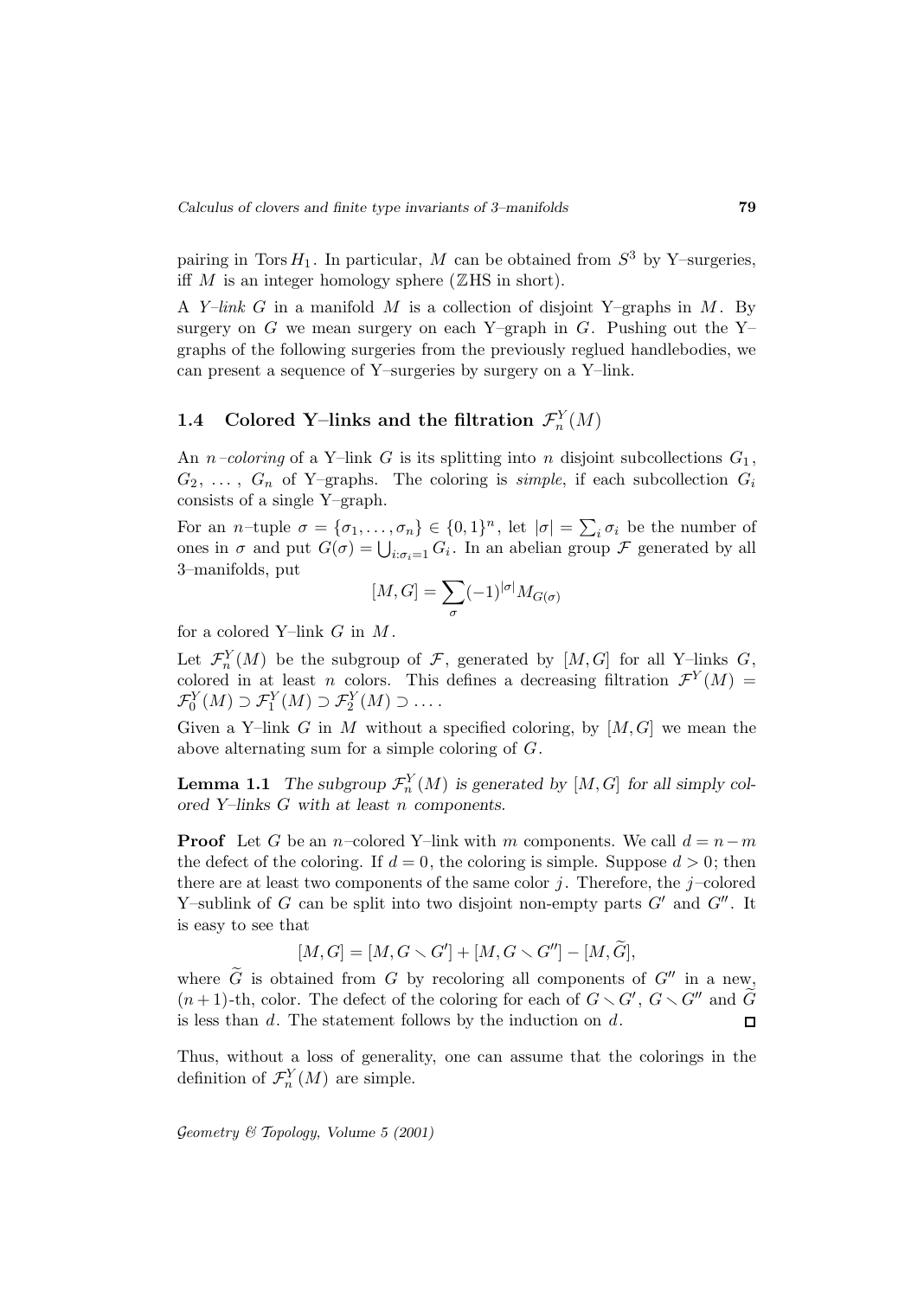# **1.5** The filtration  $\mathcal{F}_n^Y$

Further on we will be mainly interested in M being a ZHS. Denote  $\mathcal{F}_n^Y(S^3)$ by  $\mathcal{F}_n^Y$ .

**Lemma 1.2** *Let* G *be an n*–colored Y–link in a  $\mathbb{Z}$ HS *M*. Then  $[M, G] \in \mathcal{F}_n^Y$ .

**Proof** It suffices to prove, that there exist two Y–links  $G'$  and  $G''$  in  $S^3$ , each colored in at least n colors, such that  $[M, G] = [S^3, G''] - [S^3, G']$ .

Since  $M$  is a  $\mathbb Z$ HS, it may be obtained from  $S^3$  by Y–surgery on a Y–link  $G$ in  $S^3$ . Let G' be an n–colored Y–link in  $S^3 \setminus G$ , such that its image under Y– surgery on G is isotopic to G. Let  $G''$  be the  $(n+1)$ –colored Y–link, obtained from  $G'$  by an addition of  $G$ , with all components of  $G$  colored in a new color. Then  $[S^3, G' \cup G] = [S_G^3, G] + [S^3, G']$  and hence  $[S_G^3, G] = [S^3, G''] - [S^3, G']$ .

# $1.6$  The filtrations  $\mathcal{F}^{as}_{n}$  and  $\mathcal{F}^{b}_{n}$

A link  $L$  in a  $\mathbb{Z}$ HS is *algebraically split* if all pairwise linking numbers of its components vanish. Such a link is boundary if all its components bound nonintersecting surfaces. A framing of  $L$  is *unimodular* if the self-linking of each component is  $\pm 1$ . Surgery on (any sublink of) a unimodular algebraically split link gives again a ZHS. Using these classes of links, T Ohtsuki [13] and the first author [2] introduced two different filtrations on a vector space generated by all ZHS. Below we describe the corresponding filtrations on the free abelian group generated by all ZHS.

For a framed link L in M, denote by  $M_L$  the result of surgery of M along L. In  $\mathcal{F}$ , let

$$
[M,L] = \sum_{L' \subset L} (-1)^{|L'|} M_{L'},
$$

where  $|L'|$  is the number of components of a sublink  $L'$ . Let  $\mathcal{F}_n^{as}$  (respectively  $\mathcal{F}_n^b$ ) be the subgroup of  $\mathcal{F}$ , generated by  $[M, L]$  for all algebraically split (respectively boundary) unimodular links  $L$  in  $\mathbb{Z}$ HS  $M$  with at least  $n$  components. As shown in [13] and [2], in the definitions of these filtrations it suffices to consider only  $M = S^3$ .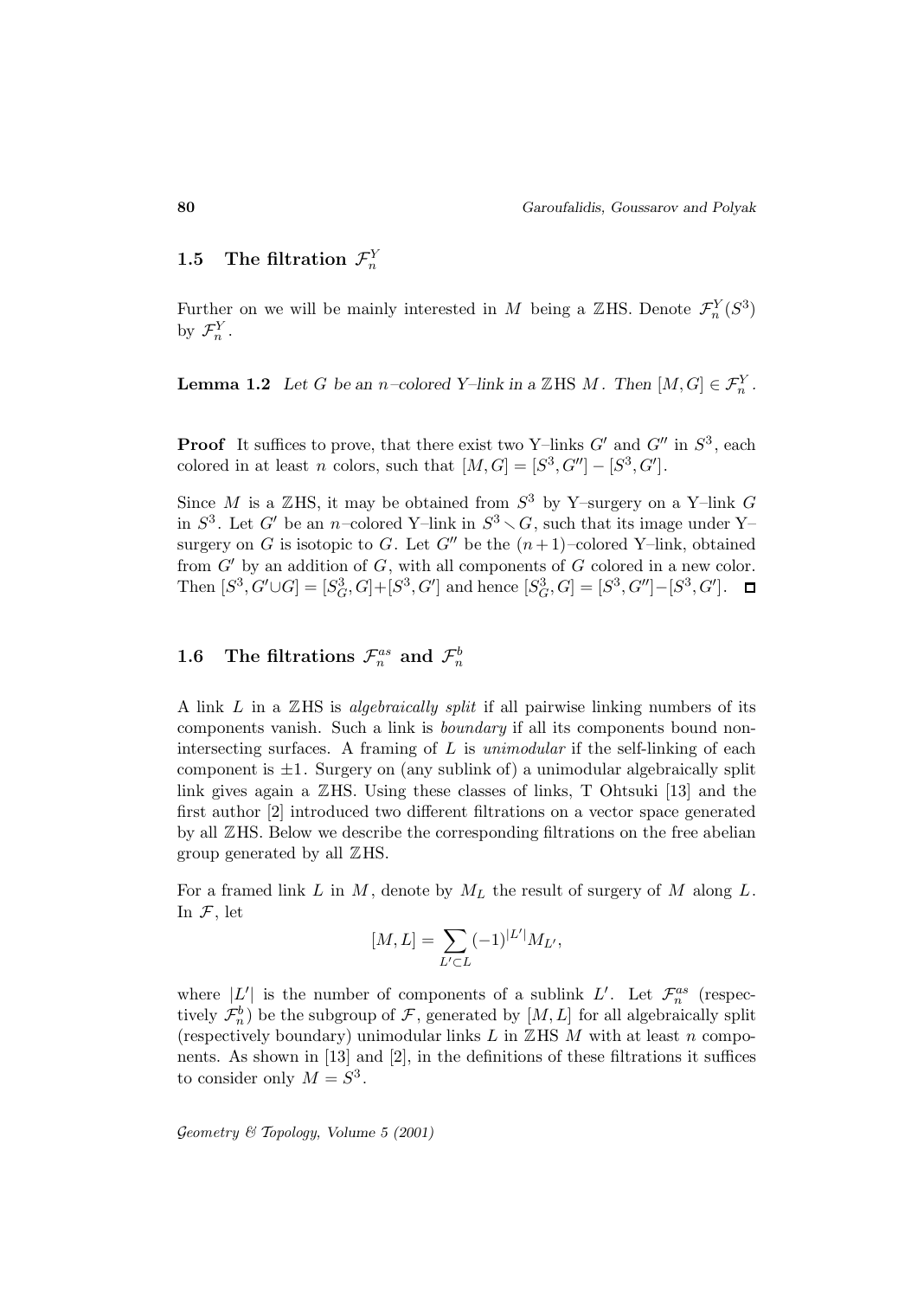# **1.7** The filtration  $\mathcal{F}_n^{bl}$

In [3], J Levine and the first author considered another filtration, based on a notion of a blink. A *blink* is a framed link  $B$  with a given splitting of the set of its components into pairs  $(B_1^-, B_1^+), \ldots, (B_n^-, B_n^+)$ , such that:

- each pair  $(B_i^-, B_i^+)$  bounds an orientable surface  $\Sigma_i$ , so that  $\Sigma_i \cap \Sigma_j = \emptyset$ for  $i \neq j$ :
- the surface  $\Sigma_i$  induces a preferred framing of  $B_i^-$  and  $B_i^+$ ; this framing should differ by  $\pm 1$  from the given framing of  $B_i^{\pm}$ .

A sub-blink B' of B is obtained from B by a removal of some pairs  $(B_i^-, B_i^+)$ . In  $\mathcal{F}$ , put

$$
[M, B] = \sum_{B' \subset B} (-1)^{|B'|} M_{B'},
$$

where  $|B'|$  is the number of pairs in a sub-blink  $B'.$  Let  $\mathcal{F}_n^{bl}(M)$  be the subgroup of  $F$ , generated by  $[M, L]$  for all blinks L in a manifold M with at least n pairs of components.

In the same paper [3] several other filtrations were introduced, using different subgroups of the mapping class group. Each of them was shown to be equivalent to one of the above filtrations.

#### **1.8 The main results**

We describe a topological calculus of surgery on Y–links, developed by the second author. Using this calculus, we describe the structure of the graded groups  $\mathcal{F}_n^Y/\mathcal{F}_{n+1}^Y\otimes \mathbb{Z}[1/2]$ , where  $\mathbb{Z}[1/2]=\{n/2^m|n,m\in\mathbb{Z}\}$  is the group of binary rational numbers.

We also compare different filtrations:

- $\mathcal{F}_n^Y(M) = \mathcal{F}_n^{bl}(M);$
- $\mathcal{F}_{2n}^Y \subset \mathcal{F}_{3n}^{as}$  and  $\mathcal{F}_{2n}^Y \subset \mathcal{F}_n^b$ ;
- $\mathcal{F}_{2n-1}^Y\otimes \mathbb{Z}[1/2] = \mathcal{F}_{2n}^Y\otimes \mathbb{Z}[1/2];$
- $\mathcal{F}_{2n}^Y \otimes \mathbb{Z}[1/2] = \mathcal{F}_{3n}^{as} \otimes \mathbb{Z}[1/2]$  and  $\mathcal{F}_{2n}^Y \otimes \mathbb{Z}[1/2] = \mathcal{F}_n^b \otimes \mathbb{Z}[1/2]$ .

Let  $F$  be a free abelian group on a set  $S$  of generators, equipped with a decreasing filtration  $F = F_0 \supset F_1 \supset \ldots$ . Given an abelian group A, a function  $S \rightarrow A$  is called a *finite type invariant* of degree at most d, if its extension to a homomorphism  $F \to A$  vanishes on  $F_{d+1}$ . Each filtration  $\mathcal{F}_n^{as}, \mathcal{F}_n^b, \mathcal{F}_n^{bl}$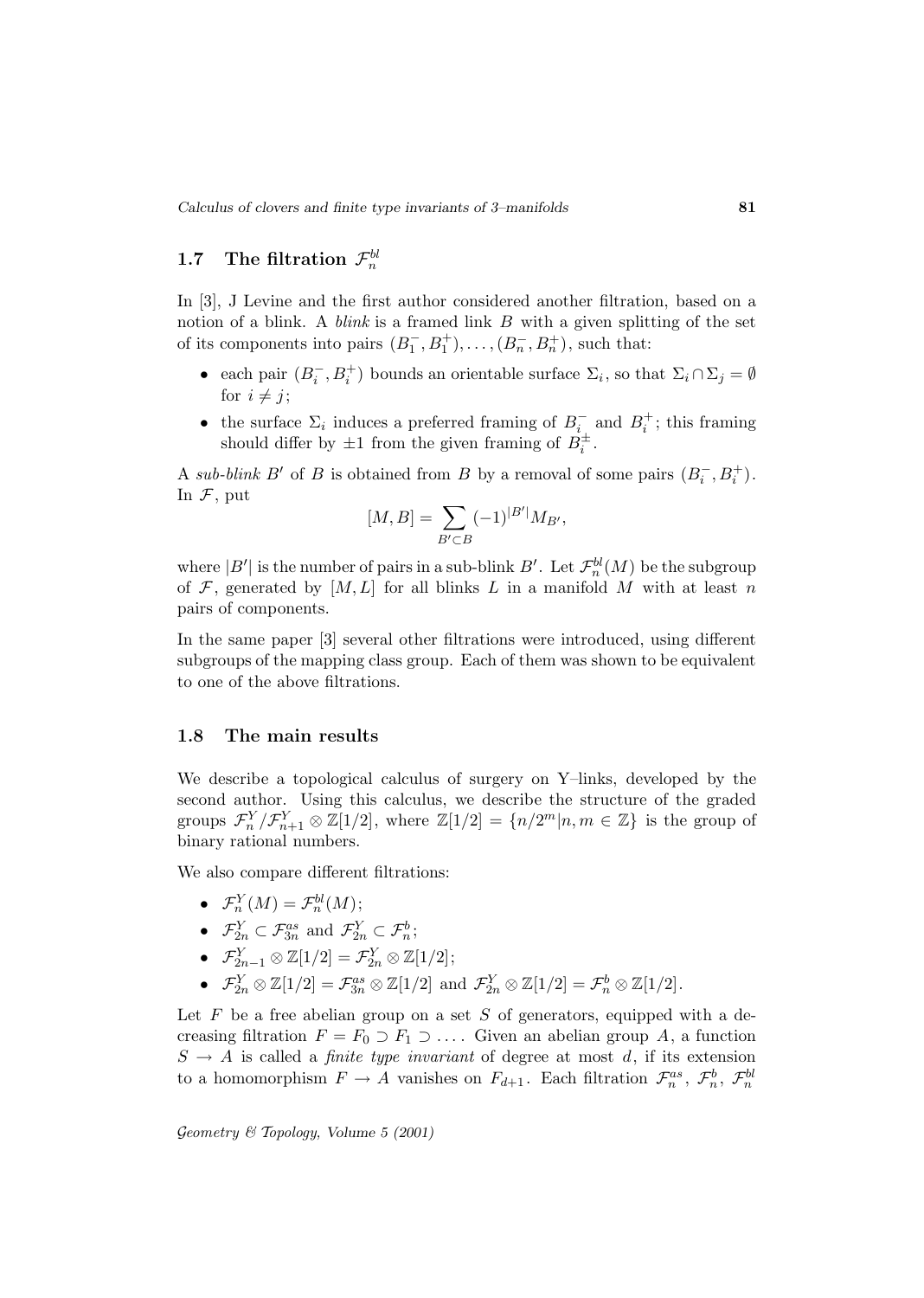and  $\mathcal{F}_n^Y$  defines a notion of a finite type invariant on the set of all ZHS. The above comparison of filtrations implies the following theorem announced in [5, Theorem 1. If 2 is invertible in  $A$ , these definitions are equivalent, with the following relation of degrees:

$$
2d^{as}=6d^b=3d^{bl}=3d^Y.
$$

In [3], weaker results  $\mathcal{F}_n^b \otimes \mathbb{Q} \subset \mathcal{F}_{2n}^{bl} \otimes \mathbb{Q} = \mathcal{F}_{3n}^{as} \otimes \mathbb{Q}$  were obtained by using different methods that involved the study of the mapping class group and several of its subgroups (building on the results of D Johnson [7, 8]).

### **2 Surgery on clovers**

In this section we introduce a generalization of Y–links, which we call clovers. They turn out to be quite useful from a technical point of view, and are closely related to uni-trivalent graphs appearing in the study of the graded quotients  $\mathcal{F}_n^Y/\mathcal{F}_{n+1}^Y$ . Similar objects were called *allowable graph claspers*<sup>1</sup> by K Habiro [6]. We start by recalling some basic facts about surgery (see [9]).

#### **2.1 Surgery on links**

We will call framed links  $L$  and  $L'$  in a manifold  $M$  surgery equivalent, and denote  $L \sim L'$ , if  $M_L$  is diffeomorphic to  $M_{L'}$ . Recall (see [9]), that links L and  $L'$  in  $S^3$  are surgery equivalent, iff one can pass from L to  $L'$  by a sequence of Kirby moves  $K_1$  and  $K_2$ :

- $K_1$ : Add to L a small  $\pm 1$  framed unknot, unlinked with the other components of L.
- $K_2$ : Add  $L_0$  to  $L_1$  by replacing  $L_1$  with  $L_1 \#_b L_0$ , where  $\#_b$  is a band connected sum and  $L_0$  is a push-off of  $L_0$  along the framing.

It is convenient to introduce three additional moves  $K_3-K_5$ , which can be expressed via  $K_1^{\pm 1}$  and  $K_2$  (see [9] for  $K_4$ ,  $K_5$ , and [11] for  $K_3$ ):

 $K_3$ : Let  $L_0$  be a closed, 0–framed component of L bounding an embedded disk D, which intersects  $L \setminus L_0$  in exactly two points, belonging to different components  $L_1$  and  $L_2$  of L. Replace  $L_0 \cup L_1 \cup L_2$  by  $L_1 \#_b L_2$ , where the band  $b$  intersects  $D$  along the middle line of  $b$ .

<sup>&</sup>lt;sup>1</sup>See http://www.dictionary.com for some unexpected meanings of the word clasper.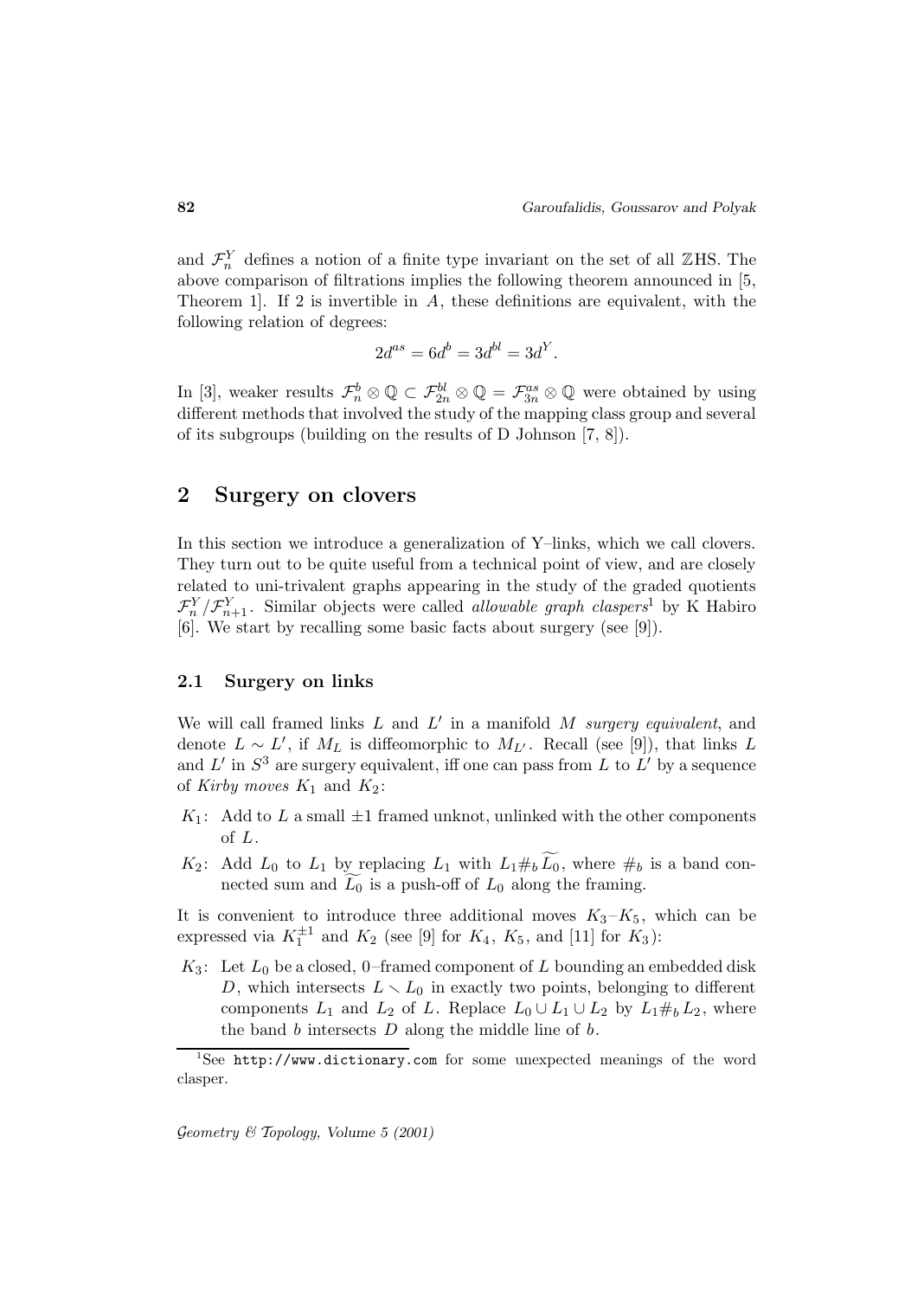- $K_4$ : Delete a  $\pm 1$ -framed unknot, at the expense of the full left- or right-hand twist on the strings linked with it.
- $K_5$ : Let  $L_0$  be a closed, 0-framed component of L which bounds an embedded disk D. Suppose that  $D \cap (L \setminus L_0)$  consists of exactly one point lying on some component  $L_1 \subset L$ . Delete  $L_0$  and  $L_1$  from  $L$ .

The moves  $K_2-K_5$  are shown in Figure 2. Here, and throughout the paper, we

$$
\bigcup_{L_0} \left| \begin{array}{ccc} K_2 & \searrow & \searrow & \searrow \\ \searrow & \searrow & \searrow & \searrow & \searrow & \searrow \\ L_0 & \searrow & \searrow & \searrow & \searrow & \searrow \\ L_1 & L_0 & \searrow & \searrow & \searrow & \searrow \\ L_1 & \searrow & \searrow & \searrow & \searrow & \searrow \\ L_1 & \searrow & \searrow & \searrow & \searrow & \searrow \\ L_1 & \searrow & \searrow & \searrow & \searrow & \searrow \end{array} \right\}
$$

Figure 2: Kirby moves

think about a surgery presentation of  $M$  and use thick solid lines to depict an arbitrary union of surgery components comprising M (possibly together with some edges of embedded graphs). Also, we use a usual convention that all depicted links, or graphs, coincide outside a ball shown in the picture. In all figures the framings are assumed to be orthogonal to the plane of the picture, unless explicitly indicated otherwise. Some examples of the moves  $K_2$ ,  $K_4$ and  $K_5$  are given in Figure 3. By a repeated application of  $K_3$  we obtain the



Figure 3: Examples of Kirby moves

following relation (which explains the term Borromean surgery, used in [10] for Y–surgery in a manifold M, and the term  $\Delta$ –move, used in [12]):

**Lemma 2.1**



Geometry & Topology*, Volume 5 (2001)*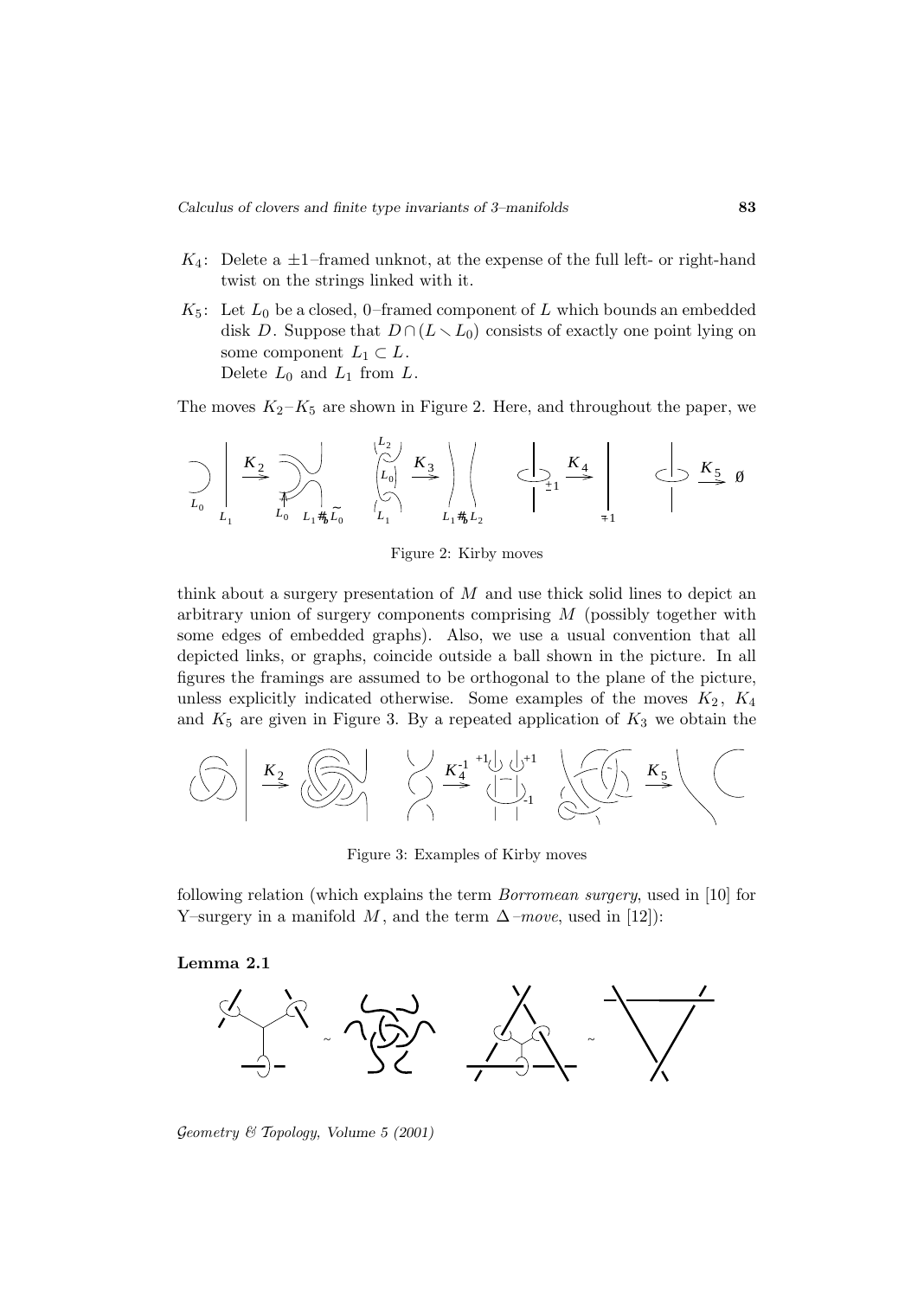#### **2.2 Clovers**

Let  $G$  be a framed trivalent graph, smoothly embedded into a manifold  $M$ . We will call  $G$  a *clover*, if:

- Each point of  $G$  has a neighborhood, diffeomorphic to a neighborhood of some point of a standard Y–graph (including the framing), by an orientation-preserving diffeomorphism.
- Different edges meeting in a vertex have different tangent lines.

If both endpoints of an edge coincide, the two corresponding tangent lines may coincide. In this case the edge is called a leaf, and the incident vertex is called an external vertex. A vertex not incident to a leaf is internal. We call an edge *internal*, if both its endpoints are internal vertices. A *degree* of  $G$  is the number of internal vertices. For example, a Y–graph is a degree 1 clover. It has one internal vertex, three external vertices and three leaves, see Figure 1a.

Clovers of degree 0 play an important role in an analogous theory of finite type invariants of links. However, we will exclude them from the theory of finite type invariants of 3–manifolds. Therefore all throughout the paper we will always assume that each connected component of a clover is of degree at least one.

In figures we will always assume that the framing of  $G$  is orthogonal to the plane of the picture.

#### **2.3 Surgery on clovers**

Let G be a clover in M. We construct a framed link  $L(G)$  in a small neighborhood of G. In Figure 4 we show the structure of  $L(G)$  near an edge, a leaf, and an internal vertex of  $G$ . The framings of the fragments of  $G$  and  $L(G)$ appearing in Figure 4 are assumed to be orthogonal to the plane of the picture. The construction of  $L(G)$  is illustrated in Figure 5. The surgery of M along



Figure 4: Construction of the surgery link from a clover

 $L(G)$  is called a *surgery along* G, and the manifold  $M_{L(G)}$  is denoted by  $M_G$ .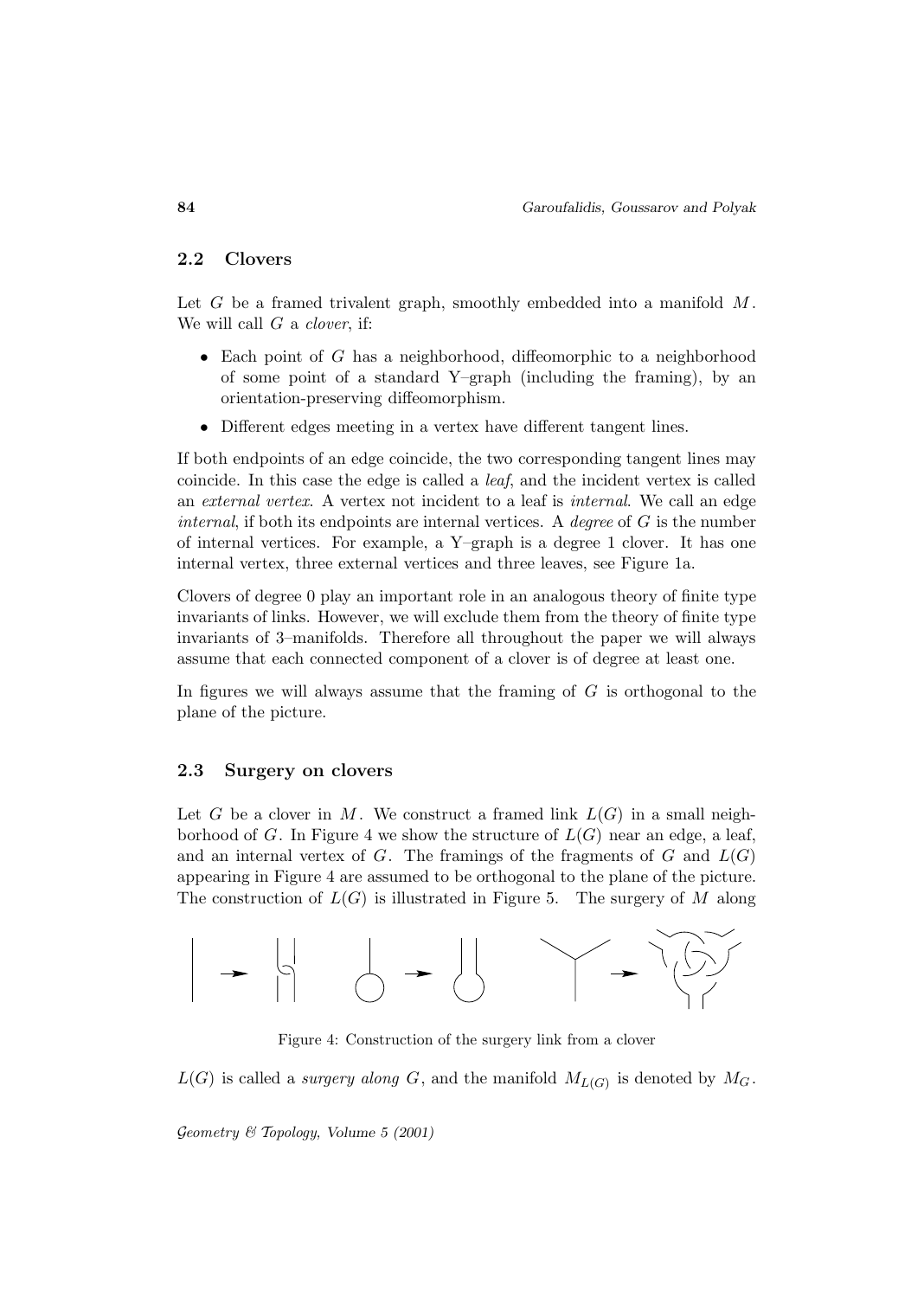

Figure 5: A clover and the corresponding link

We call two clovers G and G' in M surgery equivalent, and denote  $G \sim G'$ , if  $M_G$  is diffeomorphic to  $M_{G'}$ .

Denote by  $G_1, \ldots, G_n$  the connected components of G. For an n-tuple  $\sigma =$  $\{\sigma_1,\ldots,\sigma_n\}\in\{0,1\}^n$  we put

$$
[M,G]=\sum_{\sigma}(-1)^{|\sigma|}M_{G(\sigma)},
$$

where  $G(\sigma) = \bigcup_{i:\sigma_i=1} G_i$  and  $|\sigma| = \sum_i \sigma_i$ . If the degree of each  $G_i$  is 1, we recover the definition of  $[M, G]$  for Y–links.

Suppose that a leaf or a cycle of edges of  $G$  in  $M$  bounds an embedded surface  $\Sigma$  in M. Then the intersection number of its push-off along the framing with  $\Sigma$ does not depend on the choice of  $\Sigma$  and (by a slight abuse of terminology) will be also called the framing of this leaf or cycle. A leaf is trivial, if it is 0–framed and bounds a disc  $D$  in  $M$  whose interior does not intersect  $G$ .

**Lemma 2.2** *Let*  $G \subset M$  *be a connected clover, which contains a trivial leaf* l*. Then surgery on* G *preserves a neighborhood of* G ∪ D*, where* D *is the disc bounding l.* In particular,  $M_G = M$  and  $[M, G] = 0$ :



**Proof** Follows from the construction of  $L(G)$  by an application of  $K_5$ .  $\Box$ 

An edge of a clover is a *trivial loop*, if both its endpoints coincide, it is 0–framed, and bounds a disc D whose interior does not intersect G.

**Lemma 2.3** *Let*  $G \subset M$  *be a connected clover, which contains a trivial looped edge* e. Then surgery on G preserves a neighborhood of  $G \cup D$ , where D is *the disc bounding e.* In particular,  $M_G = M$  and  $[M, G] = 0$ .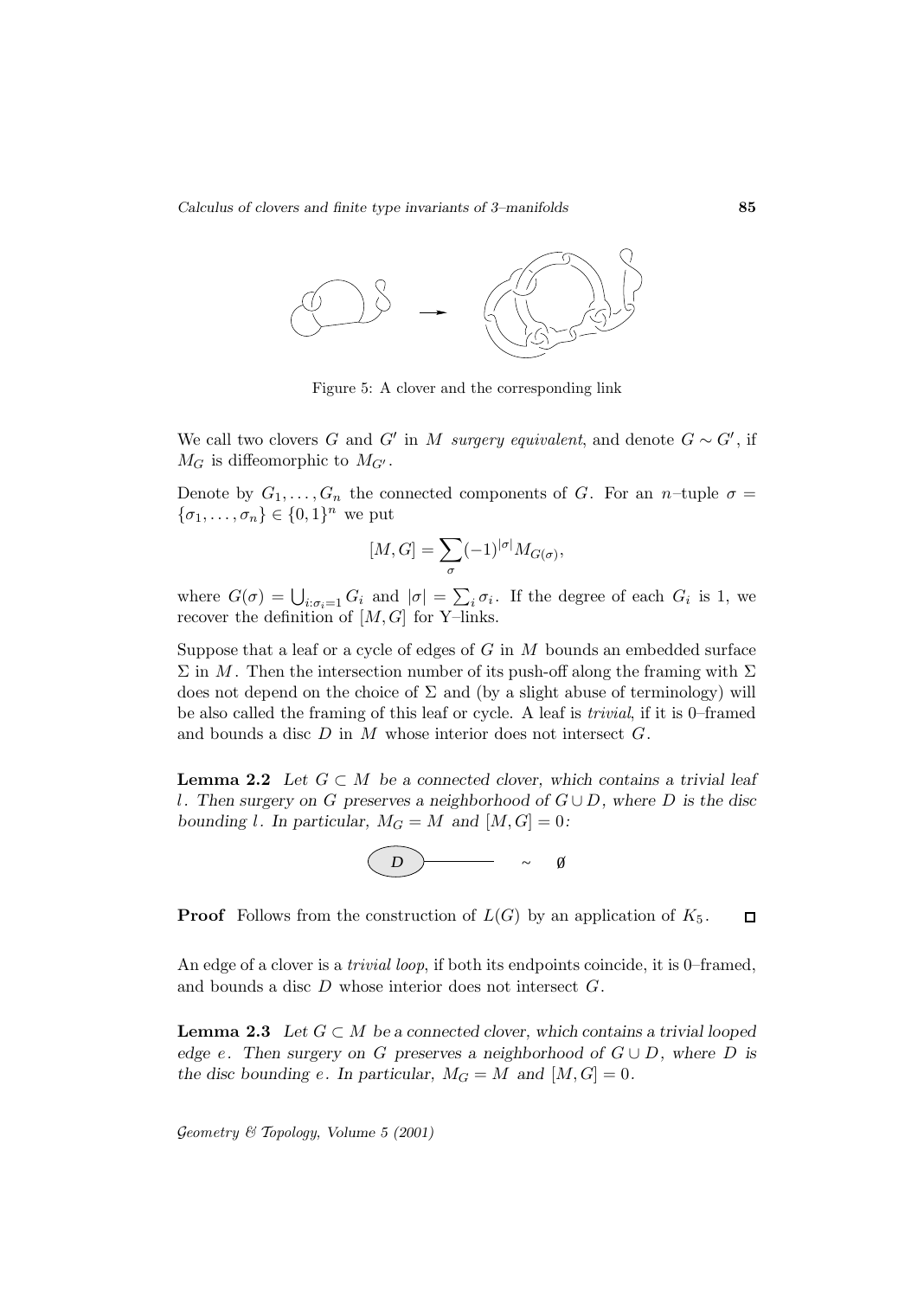**Proof** Follows from the construction of  $L(G)$  by an application of  $K_5$ :



**Theorem 2.4** Let G be a clover in M, and let  $G'$  be obtained from G by *cutting an internal edge of* G *and inserting there two small Hopf-linked leaves:*



*Then*  $G' \sim G$  *and*  $[M, G'] = \pm [M, G]$ *, where the sign is negative if the edge is splitting* G*, and positive otherwise.*

**Proof** The equality  $G \sim G'$  follows from the construction of  $L(G)$  by an application of  $K_3$ . Topologically, this corresponds to cutting the corresponding solid handlebody introducing a pair of complimentary handles as shown below:



Let  $G_0$  be the component of G containing this edge, and  $G_1, G_2$  be the components of  $G'$  replacing  $G_0$ . Note that each subclover of  $G'$  which contains exactly one of the components  $G_1$  and  $G_2$ , has a trivial leaf. Thus by the definition of  $[\cdot, \cdot]$  and Lemma 2.2  $[M, G'] = [M, G]$  if G' has the same number of components as  $G$ , and  $[M, G'] = -[M, G]$  otherwise.  $\Box$ 

**Corollary 2.5** *Let G be a degree n clover.* Then  $[M, G] \in \mathcal{F}_n^Y(M)$ *.* 

### **3 Topological calculus of clovers**

Below we describe some important moves  $Y_1 - Y_4$  on Y–links, which are shown to preserve the surgery equivalence classes. One can apply these moves also to clovers, in view of Theorem 2.4.

Moves  $Y_1$  and  $Y_2$  (similar to the Kirby moves  $K_1, K_2$ ) are shown in Figure 6:

 $Y_1$ : Add to G a connected clover  $G'$ , which has a 0-framed leaf l bounding an embedded disc whose interior does not intersect  $G \cup G'$ .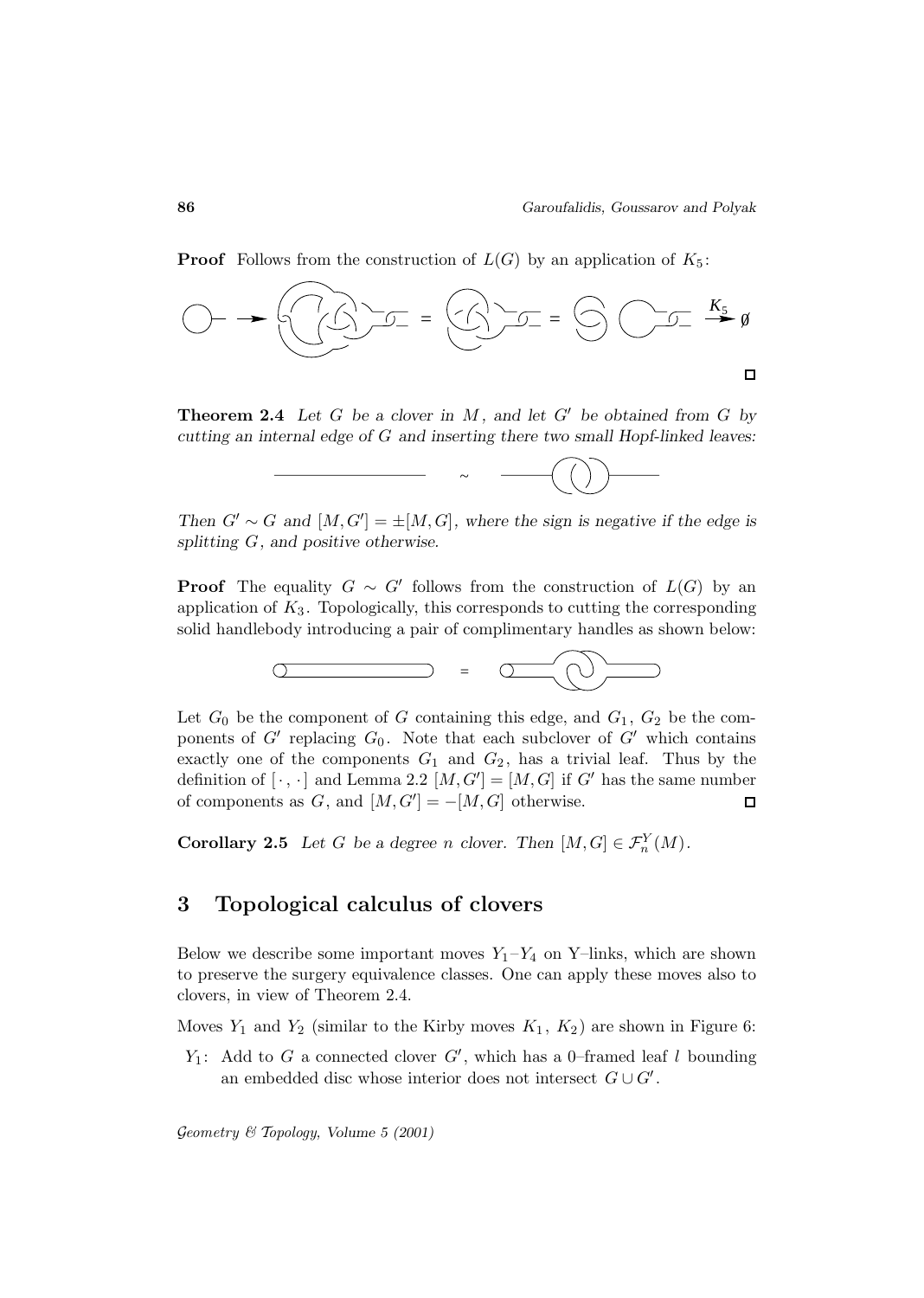

Figure 6: Blow-up and leaf slide

 $Y_2$ : Add a leaf  $l_0$  to another leaf  $l_1$  of the same Y–graph along a band b by replacing  $l_1$  with  $l_1 \#_b l_0$ , where  $l_0$  is a push-off of  $l_0$  along the framing; then change the framing by  $-1$ .

Let l be a leaf of a Y–graph  $G_0$  and e be the adjacent edge. Let K be a knot. The move  $Y_3$  is sliding an edge e along K, see Figure 7:

 $Y_3$ : Denote by  $G_1$  Y–graph obtained from  $G_0$  by adding K to e along a band b. Construct a Y–graph  $G_2$  as shown in Figure 7: one of its leaves is a push-off of  $K$  (and the adjacent edge goes along  $b$ ), another is a push-off of  $l$ , and the third leaf is a 0–framed unknot linked once with  $l$ . Replace  $G_0$  by  $G_1 \cup G_2$ .



Figure 7: Edge slide and leaf-cutting

Let l be a leaf of a Y–graph  $G_0$ , e,  $e_1$  and  $e_2$  be its edges, with e adjacent to l. An arc a, starting at  $e \cap l$  and ending on l, cuts l into two parts l' and l''. The move  $Y_4$  is cutting the leaf l along a, see Figure 7:

 $Y_4$ : Let  $G_1$  be an Y–graph obtained from  $G_0$  by replacing the leaf l by  $l' \cup a$ . Let  $G_2$  be obtained from  $G_0$  by replacing the leaf l by  $l'' \cup a$ , adding l' to  $e_2$  along the band  $e$ , and taking a push-off copy  $e'_2$ , as shown in Figure 7. Replace  $G_0$  by  $G_1 \cup G_2$ .

A convenient way to draw the moves  $Y_1 - Y_4$  is by depicting them in a standard handlebody, which then can be embedded into a manifold in an arbitrary way. Below is such an interpretation of the moves  $Y_3$ ,  $Y_4$  as moves in a standard handlebody of genus 4: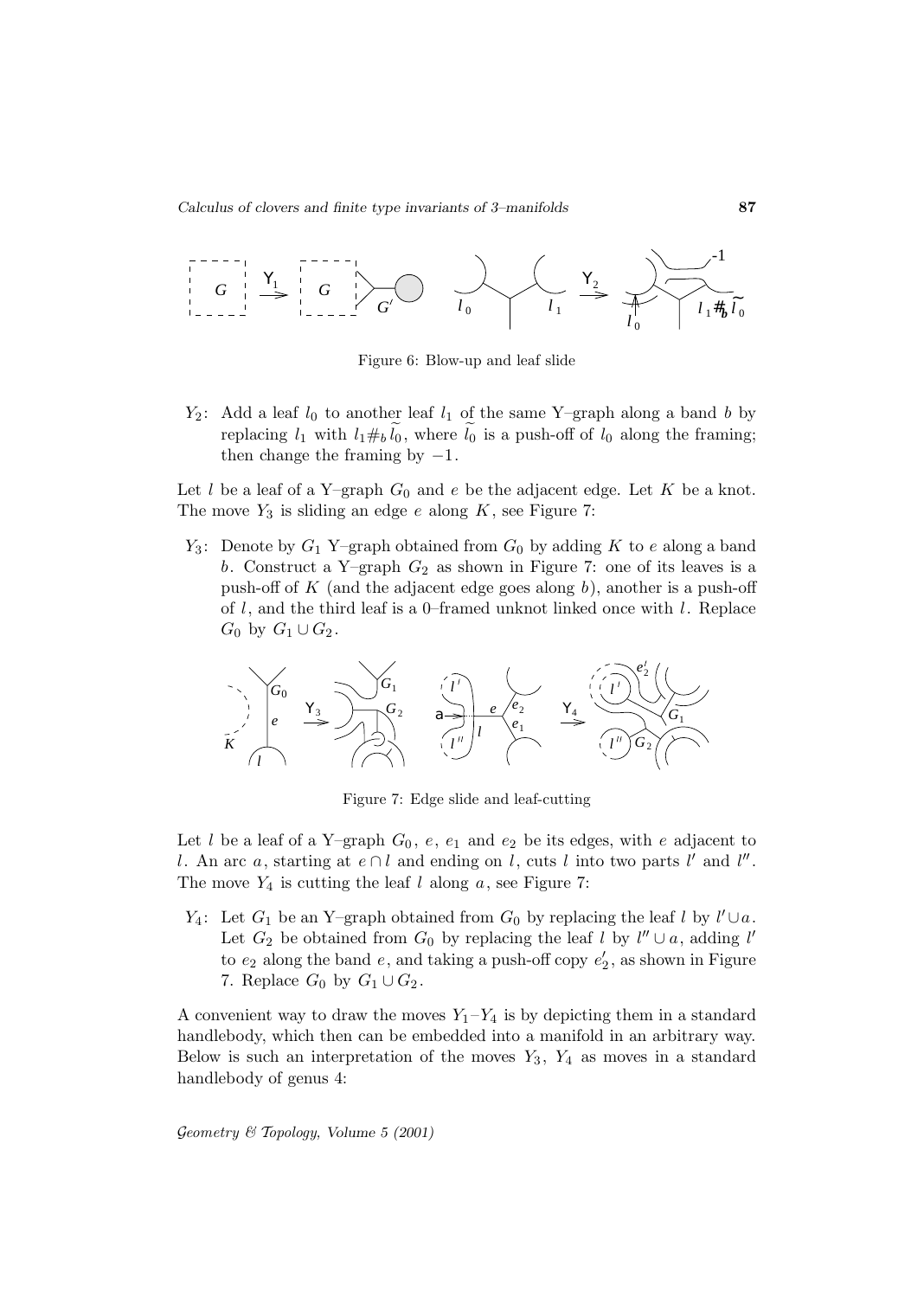

Figure 8:  $Y_3$  and  $Y_4$  as moves in a handlebody

For example, when the handlebody is embedded so that one of the handles links another handle as in Figure 9a, the corresponding move  $Y_4$  is shown in Figure 9b.



Figure 9: An embedding and the induced  $Y_4$  move

**Theorem 3.1** *The moves*  $Y_1 - Y_4$  *preserve the classes of surgery equivalence of Y–links in a manifold* M *.*

**Proof** It suffices to prove the surgery equivalence of Y–links obtained by the moves  $Y_1 - Y_4$  in the standard handlebody. Instead of drawing the handlebodies we will draw thick lines passing through the handles (encoding a set of surgery and clover components), similarly to Lemma 2.1.

By Lemma 2.2,  $Y_1$  is surgery equivalence. To verify  $Y_2$ , depict the Borromean linking with one component passing on the boundary of an embedded surface with two handles, and then twist one of the handles along the other:



Geometry & Topology*, Volume 5 (2001)*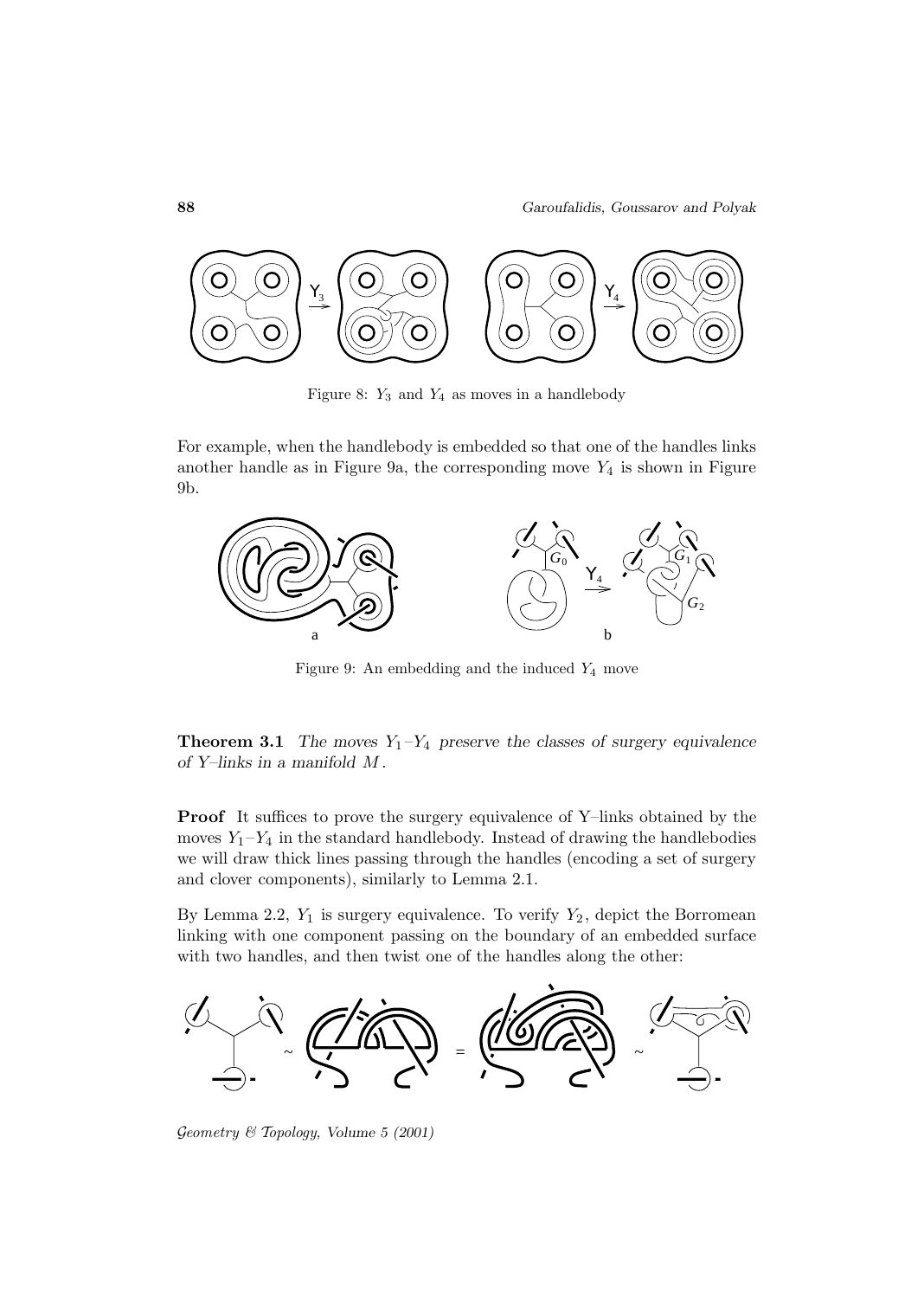To verify  $Y_3$ , use an isotopy and Lemma 2.1:



The verification of  $Y_4$  is similar:



The following theorem was announced in  $[5]$  in case of a Y–graph  $G$ .

**Theorem 3.2** *For any clover* G *in a manifold* M, there exists a clover  $G^{-1}$ *in a neighborhood of* G*, such that the result of surgery on both clovers is the original manifold:*  $M_{G\cup G^{-1}} = M$ . The construction of  $G^{-1}$  for a Y–graph G is *shown in Figure 10a. Another presentation of* G−<sup>1</sup> *by a 2–component Y–link*  $G_1\cup G_2$  is shown in Figure 10b.



Figure 10: Two presentations of the inverse of a Y–graph

**Proof** Let us first verify the statement for a Y–graph. By an isotopy and a subsequent application of  $Y_4$  and  $Y_1$ , we get



Geometry & Topology*, Volume 5 (2001)*

 $\Box$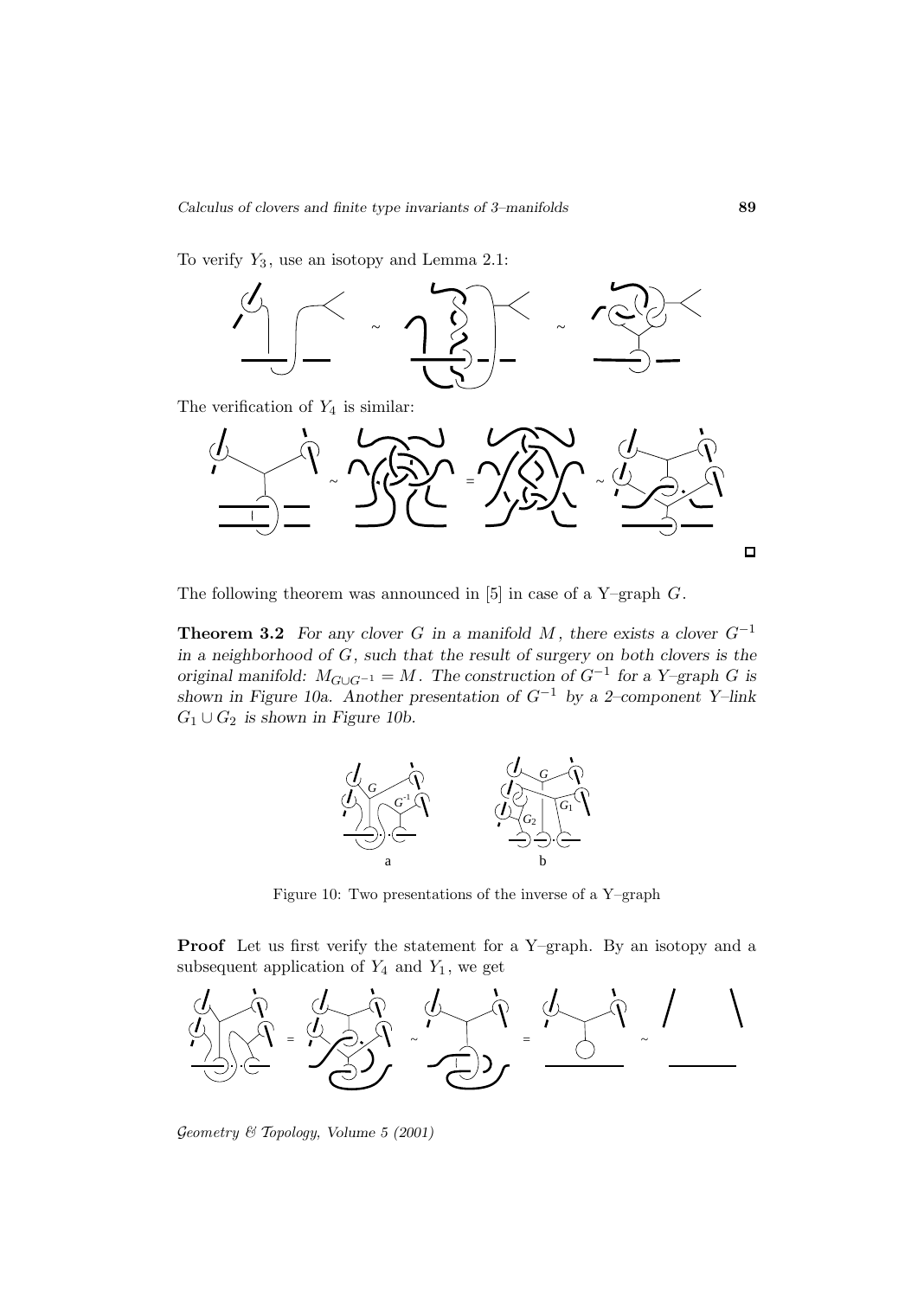The general case now follows by Theorem 2.4. Finally,  $G^{-1} \sim G_1 \cup G_2$  by  $Y_3$ .

### **4** The structure of the graded spaces  $\mathcal{G}_n$

This section is devoted to the study of the graded spaces

$$
\mathcal{G}_n(M) = \mathcal{F}_n^Y(M)/\mathcal{F}_{n+1}^Y(M).
$$

Denote  $[M, G] = [M, G']$  iff  $[M, G] - [M, G'] \in \mathcal{F}_{n+1}^{Y}(M)$ .

### **4.1** Graded versions of  $Y_2 - Y_4$

Using 2.4 and Lemma 2.2, we obtain the following immediate corollaries of Theorem 3.1.

**Corollary 4.1** Let G be a clover of degree n in a manifold  $M$ , and let  $G'$  be *obtained from G by sliding one of its leaves along an adjacent leaf by*  $Y_2$ . Then  $[M, G'] = [M, G]$ , and hence  $[M, G'] = [M, G]$ .

Let  $G_0$  be a Y–graph in M, and let  $G_1 \cup G_2$  be obtained from  $G_0$  by an application of  $Y_3$ , see Figure 7. Note that  $M_{G_2} = M$  by  $Y_1$ , thus

 $[M, G_0] - [M, G_1] = M_{G_1 \cup G_2} - M_{G_1} = [M, G_1 \cup G_2] \in \mathcal{F}_2^Y(M).$ 

Hence, using Theorem 2.4 we obtain:

**Corollary 4.2** Let G be a clover of degree n in a manifold M, and let  $K \subset M$ *be a knot. Let*  $G'$  *be obtained from*  $G$  *by sliding an edge of*  $G$  *along*  $K$ *. Then*  $[M, G'] = [M, G].$ 

In Lemma 4.10 we will strengthen this result by computing the difference  $[M, G'] - [M, G]$  in  $\mathcal{G}_{n+1}(M)$ .

Let  $G_0$  be a Y–graph in M, and let  $G_1 \cup G_2$  be obtained from  $G_0$  by an application of  $Y_4$ , see Figure 7. By the previous Lemma, the value of  $[M, G_2]$ in  $\mathcal{G}_1(M)$  does not change when we slide its edge  $e'_2$  along a knot. Thus we can pull  $e_2'$  off  $l'$ , making it back into  $e_2$ . Hence, using again Theorem 2.4 we obtain: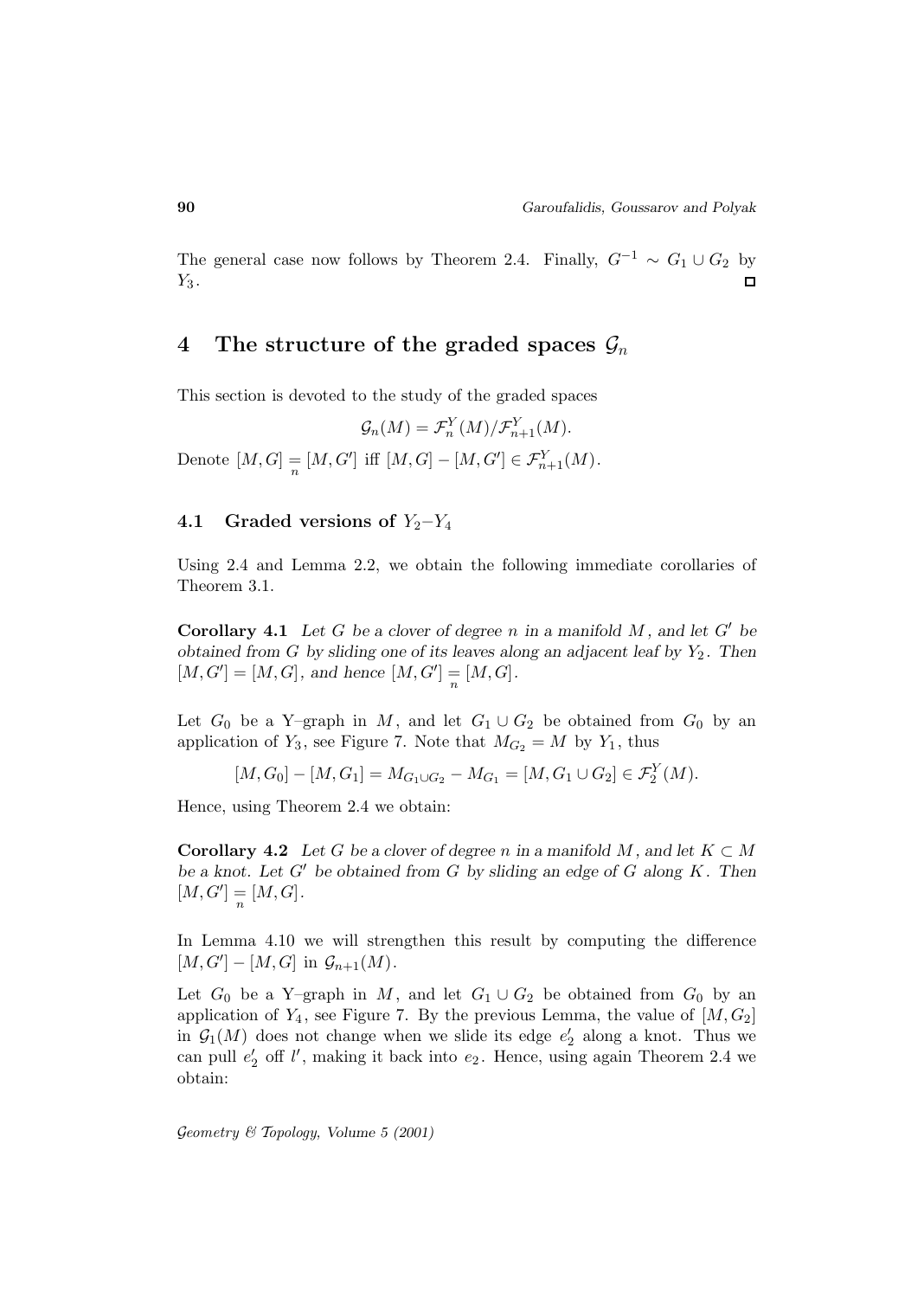**Corollary 4.3** *Let* G *be a clover of degree* n *in a manifold* M *and* l *be a leaf of* G*. An arc* a *starting in the external vertex incident to* l *and ending in other* point of l, splits l into two arcs l' and l''. Denote by  $G'$  and  $G''$  the clovers *obtained from G by replacing the leaf* l with  $l' \cup a$  and  $l'' \cup a$  respectively, see *Figure 11. Then*  $[M, G] = [M, G'] + [M, G'']$ .



Figure 11: Splitting a leaf

#### **4.2 The dependence on framings**

Theorem 3.2 allows us to deduce the dependence of  $[M, G]$  on the framings of edges.

**Lemma 4.4** Let  $G$  be a clover of degree  $n$  in a manifold  $M$ . Let  $G'$  be *obtained from* G *by twisting the framing of an edge by a half twist. Then*  $[M, G'] = -[M, G]$ .

**Proof** Let G and  $G_1 \cup G_2 \sim G^{-1}$  be the Y–graphs depicted in Figure 10b. Note that  $G_1$  looks exactly like  $G$ , except for the way its lower leaf links the thick line. Turning this leaf to the same position changes the framing of the adjacent edge by a half twist:



By Theorem 3.2,  $M_{G\cup G_1\cup G_2} = M$ ; also,  $M_{G\cup G_2} = M_G$  and  $M_{G_2} = M$  by Lemma 2.2. Thus

$$
[M, G] + [M, G_1] = 2M - M_G - M_{G_1}
$$
  
= 
$$
[M, G \cup G_1] + [M, G_1 \cup G_2] - [M, G \cup G_1 \cup G_2] = 0
$$

and the lemma follows.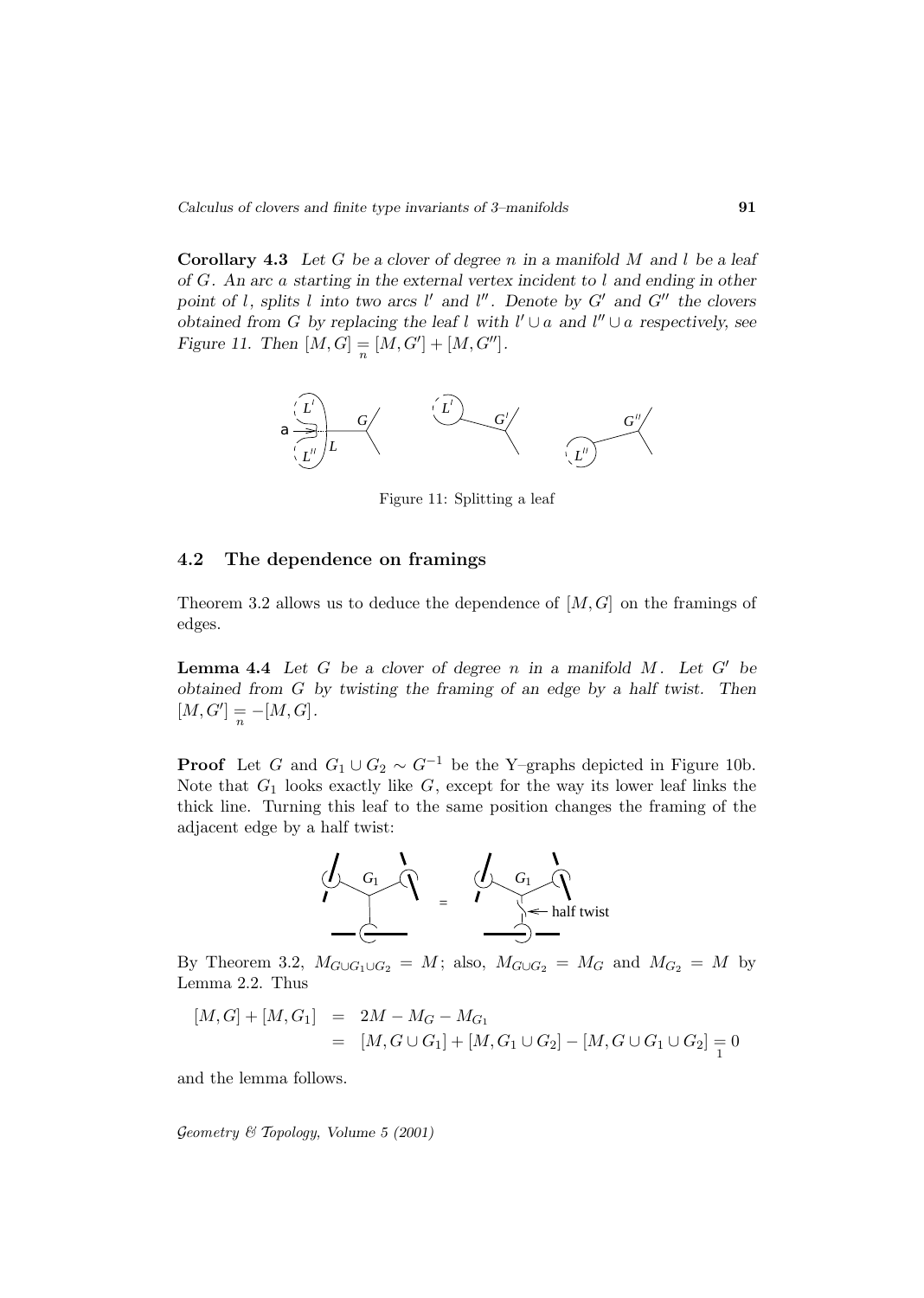Alternatively, one can show that  $[M, G] + [M, G^{-1}] = 0$  for a Y–graph  $G^{-1}$ depicted in Figure 10a and pull its edge off the lower thick line by 4.2 to obtain once again  $G_1$ .  $\Box$ 

**Corollary 4.5** *Let* G *be a clover of degree* n *in* M *. Adding a kink, ie, a full twist to the framing of an edge preserves an* n*–equivalence class of* [M,G]*.*

Now, note that the following two Y–graphs are isotopic:



Thus, applying Lemma 4.4 and Theorem 2.4, we obtain:

**Corollary 4.6** Let G and G' be clovers of degree n in a manifold  $M$ , which *coincide everywhere except for a fragment shown in Figure 12. Then*  $[M, G'] = \frac{1}{n}$ −[M,G]*.*



Figure 12: The AS relation

#### **4.3 Simplifying the leaves**

Denote  $\mathcal{G}_n(S^3)$  by  $\mathcal{G}_n$ . We want to show that the space  $\mathcal{G}_n \otimes \mathbb{Z}[1/2]$  is generated by clovers with only internal vertices, ie, without leaves.

A leaf of a clover G is *special*, if it is  $\pm 1$ –framed and bounds an embedded disc, whose interior does not intersect  $G$ . A leaf l of a clover  $G$  is simple, if it either bounds an embedded  $i$ -framed disc  $D$  whose interior intersects  $G$  in at most one point, or is special.

For  $M = S^3$ , the graded space  $\mathcal{G}_n$  is generated by clovers of degree n all leaves of which are simple. Indeed, suppose we are given an arbitrary clover of degree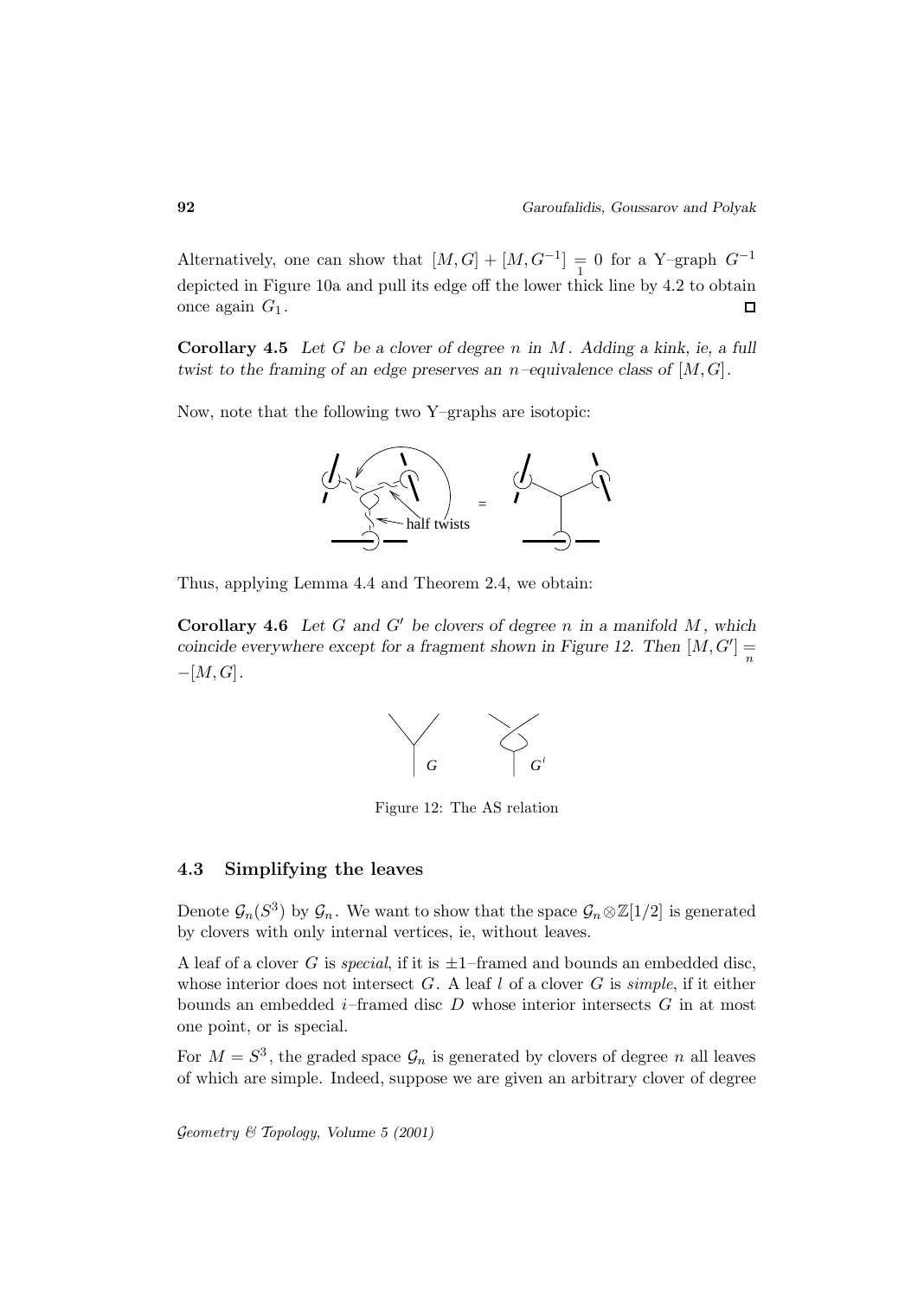$n$  in  $S<sup>3</sup>$ . We may split each of its non-trivial leaves into small pieces and apply Corollary 4.3 to present G in  $\mathcal{G}_n$  as a linear combination of clovers with simple leaves.

Suppose that all leaves of clover  $G$  in a manifold  $M$  are simple. If two simple leaves are linked with each other (see Figure 13a), we replace them by a new edge by Theorem 2.4. Suppose that at least one simple leaf  $l$  still remains after this procedure. We will show below that in this case  $[M, G] \in \mathcal{F}_{n+1}^{Y}(M) \otimes \mathbb{Z}[1/2]$ .

We should consider three cases, see Figure  $13b-d$ . Firstly, it may be that l is trivial. Secondly, it may be that  $l$  is 0–framed, and the disc  $D$  intersects an edge of G. Thirdly, it may be that l is special. In the first case,  $[M, G] = 0$  by



Figure 13: Four types of simple leaves

Lemma 2.2. The second case can be reduced to the first case after unlinking the edge from the corresponding leaf by Corollary 4.2 (sliding the edge along a small unknot linked once with the leaf). Thus we readily obtain:

**Lemma 4.7** *Let* G *be a clover of degree* n *in a manifold* M *. Suppose that* G *contains a 0–framed leaf bounding an embedded disc, whose interior intersects* G in exactly one point, belonging to an edge. Then  $[M, G] = 0$ .

In the third case we encounter 2–torsion.

**Lemma 4.8** *Let* G *be a clover of degree* n *in a manifold* M *, which contains a special leaf.* Then  $2[M, G] = 0$ .

**Proof** Rotating the special leaf we can change the framing of the adjacent edge while preserving the isotopy class of G. Thus by Lemma 4.4  $[M, G] = -[M, G]$ <br>and the lemma follows. and the lemma follows.

Over the integers, we have the following inclusion:

**Lemma 4.9** *Let* G *and* l *be as in Lemma 4.8. Suppose that the connected component of* G which contains l is of degree at least two. Then  $[M, G] = 0$ .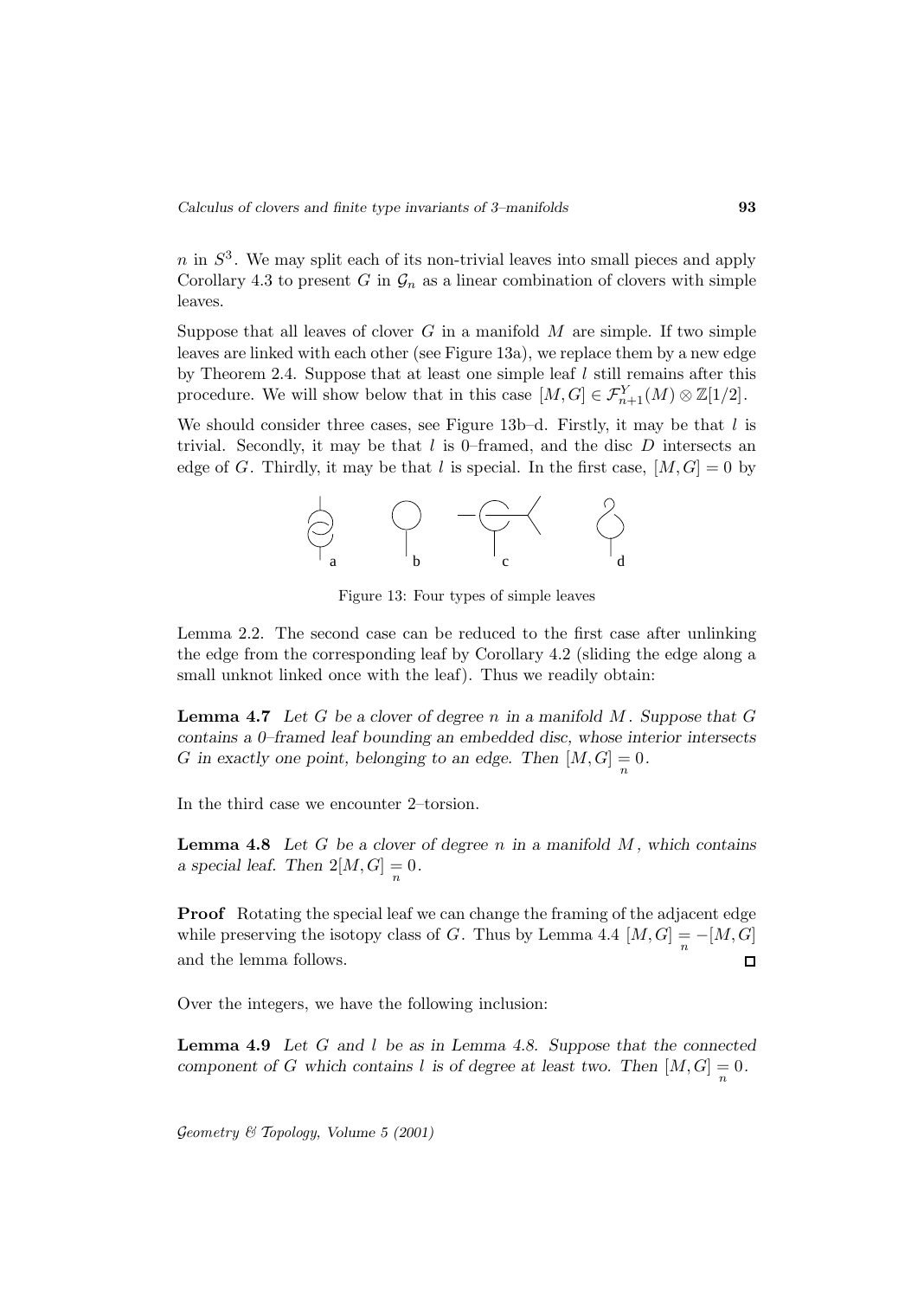**Proof** Cutting the neighboring internal edge we obtain two new leaves  $l_1$  and  $l_2$ . Without a loss of generality suppose that the framing of l is  $+1$ . Then slide l along  $l_1$  by  $Y_2$  as shown below:



Notice that  $Y_2$  changes the framing of a leaf by  $-1$ , so the new leaf l' is 0– framed. Splitting  $l_2$  as shown above by Corollary 4.3, we obtain two clovers each of which contains a trivial leaf (either  $l'$  or  $l_1$ ), and so can be removed by  $Y_1$ .  $\Box$ 

### **4.4 The IHX relation**

Let  $G = \Gamma \cup G_0$  be an *n*–component Y–link which contains a Y–graph  $G_0$ , and let  $K$  be a knot in  $M$ . Choose a band connecting an edge of  $G_0$  to  $K$ . Sliding this edge of  $G_0$  along K by  $Y_3$ , we obtain a Y–graph  $G_1$ , as shown in Figure 7. Denote  $G' = \Gamma \cup G_1$ . By Corollary 4.2,  $[M, G] - [M, G'] \in \mathcal{F}_{n+1}^{Y}(M)$ . There is a simple expression for this difference modulo  $\mathcal{F}_{n+2}^{Y}(M)$ . It is easier to visualize the picture in a neighborhood N of  $G_0 \cup b \cup K$ , which is a genus 4 handlebody embedded into  $M$ .

**Lemma 4.10** *Let*  $G_0$ ,  $G_1$  *and*  $G_H$  *be the clovers of Figure 14 in a handlebody* V embedded into M. Let  $\Gamma$  be a degree  $n-1$  clover in the complement of N. *Put*  $G = \Gamma \cup G_0$ ,  $G' = \Gamma \cup G_1$  *and*  $G'' = \Gamma \cup G_H$ . Then  $[M, G] - [M, G']$   $\underset{n+1}{=}$  $[M, G'']$ .



Figure 14: Sliding an edge and computing the difference

Geometry & Topology*, Volume 5 (2001)*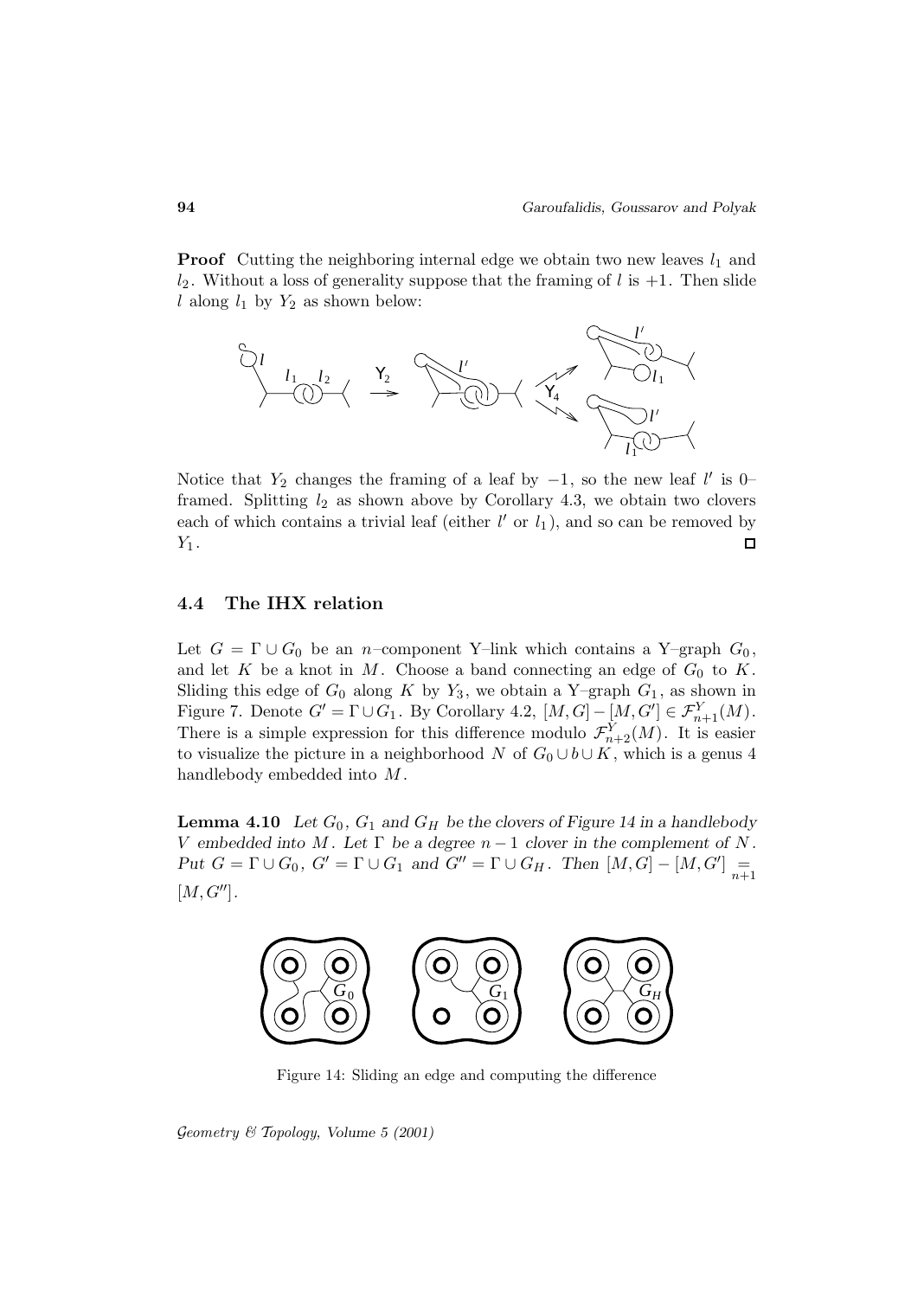Here is another graphical expression for the above graphs:



**Proof** We use Y<sub>3</sub> to pass from  $G_0$  to  $G_1$  and  $G_2$  with  $G_0 \sim G_1 \cup G_2$  as in the proof of Theorem 3.1. Then we split the leaf  $l$  of  $G_1$  by Corollary 4.3 introducing new Y–graphs  $G'_1$  and  $G''_1$  with  $[M, \Gamma \cup G_1 \cup G_2]$   $= \atop{n+1} [M, \Gamma \cup G'_1 \cup G'_2]$  $G_2]+[M,\Gamma\cup G_1''\cup G_2]$ :



But  $[M, \Gamma \cup G''_1 \cup G_2] = -[M, G'']$  by Theorem 2.4, and  $[M, \Gamma \cup G'_1 \cup G_2] = 0$ by Lemma 2.2. Hence  $[M, \Gamma \cup G_1 \cup G_2] = -[M, G'']$ . On the other hand,

$$
[M, \Gamma \cup G_1 \cup G_2] = \sum_{\Gamma' \subset \Gamma} (-1)^{|\Gamma'|} (-M_{\Gamma' \cup G_1} + M_{\Gamma' \cup G_1 \cup G_2}) = [M, G'] - [M, G]
$$

The comparison of two above expressions for  $[M, \Gamma \cup G_1 \cup G_2]$  proves the theorem.  $\Box$ 

**Theorem 4.11** Let  $G_I$ ,  $G_H$  and  $G_X$  be clovers of degree n in a manifold M *, which coincide everywhere except for a fragment shown in Figure 15. Then*  $[M,G_I] + [M,G_X] - [M,G_H] = 0.$ 



Figure 15: The IHX relation

**Proof** It suffices to prove the statement for  $n = 2$ ; the general case then follows by Theorem 2.4 and Lemma 2.2. Consider a standard Y–graph  $G$  in a handlebody  $N$  of genus 3 and attach to  $N$  an additional handle  $h$ . We are to slide all three edges of Y along h in a genus 4 handlebody  $N \cup h$  as indicated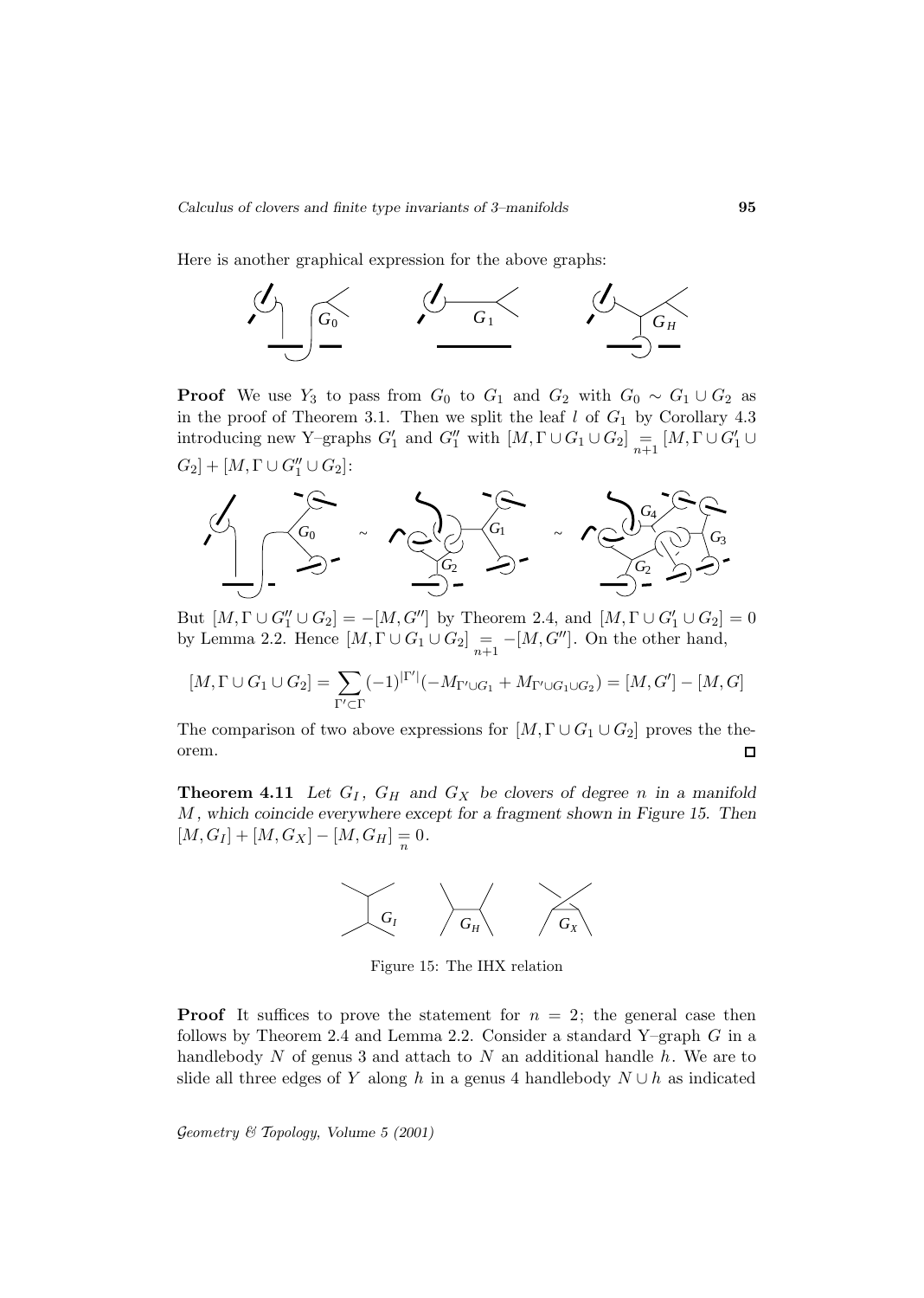

Figure 16: Sliding the edges along a handle

in Figure 16. Each time we will use Lemma 4.10 to compute the corresponding change of  $[M, G]$ . Sliding the first edge of G, we obtain a new Y–graph  $G_1$ with  $[M,G_1] - [M,G] = [M,G_I]$ . Sliding the next edge of G (or rather of  $G_1$ ), we obtain a new Y–graph  $G_2$  with  $[M, G_2] - [M, G_1] = [M, G'_X]$ . After sliding the third edge we return back to G and get  $[M, G] - [M, G_2] \equiv [M, G'_H]$ . Here a degree 2 clovers  $G_I$ ,  $G'_X$ , and  $G'_H$  are shown in Figure 17. Summing up these



Figure 17: Computing the difference

three equalities we get

$$
[M, G_I] + [M, G'_X] + [M, G'_H] = 0.
$$
\n(1)

But  $G'_X$  differs from  $G_X$  only by an edge slide, and  $G'_H$  differs from  $G_H$ by an edge slide and a cyclic ordering of edges in a vertex, see Figure 17. Hence  $[M, G'_X] = [M, G_X]$  by Corollary 4.2, and  $[M, G'_H] = -[M, G_H]$  by Corollaries 4.2 and 4.6. A substitution of two these expressions into (1) proves the theorem.  $\Box$ 

**Remark 4.12** There is a topological version of the IHX relation, which may be deduced similarly using the  $Y_3$  and  $Y_4$  moves to slide each edge of a Y– graph through a handle in a handlebody of genus 4. We leave the details to an interested reader.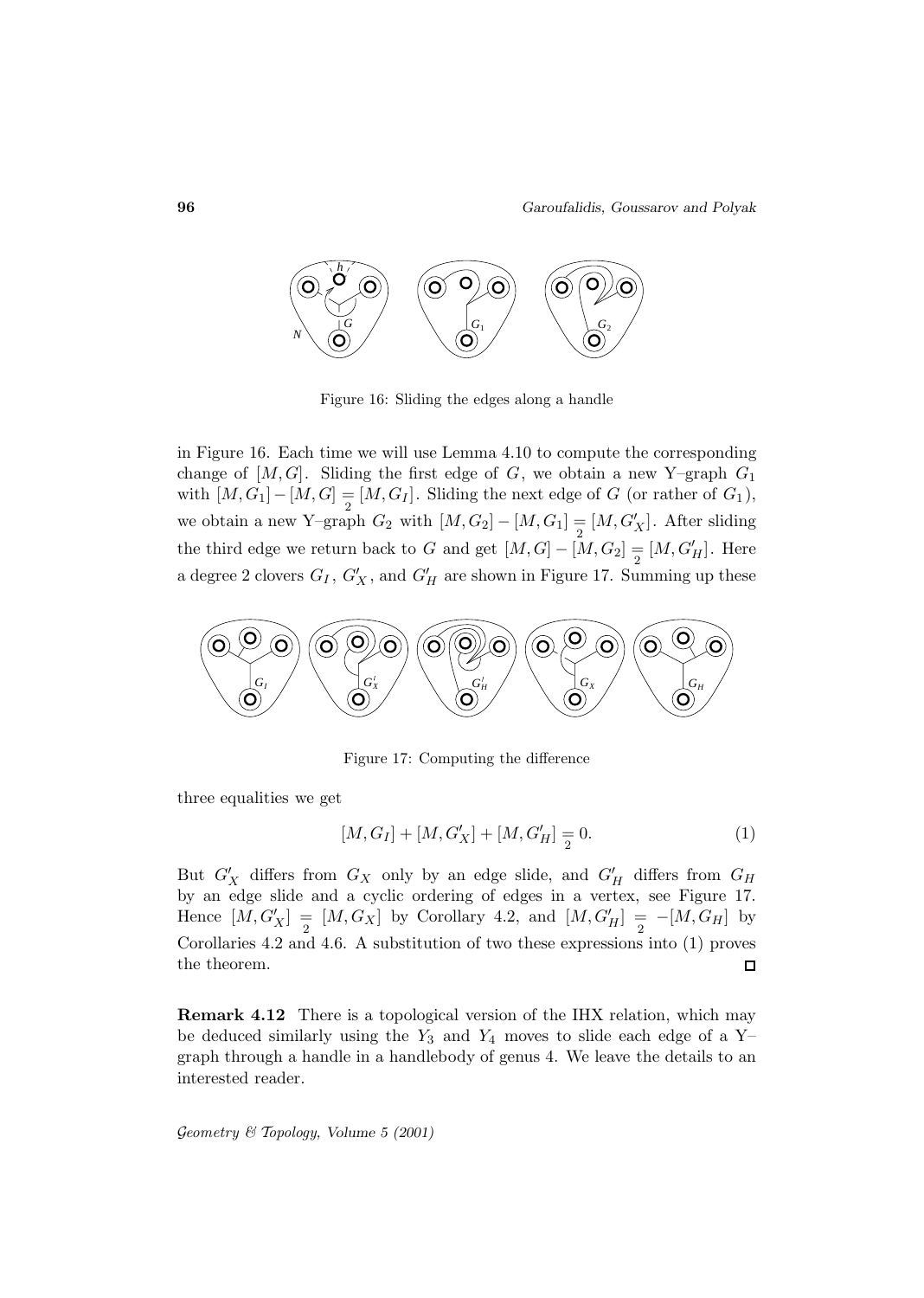#### **4.5 Trivalent graphs and**  $\mathcal{G}_n$

Consider an abelian group  $\mathcal{A}_k$  freely generated by abstract (not necessarily connected) trivalent graphs with  $2k$  vertices and without looped edges, equipped with a cyclic ordering of the incident edges in each vertex. Denote by  $A_k$  the quotient of  $A_k$  by the following AS and IHX relations:

- AS: Let  $G'$  be obtained from G by reversing the cyclic ordering of edges in some vertex, see Figure 12. Then  $G' = -G$ .
- IHX: Let  $G_I$ ,  $G_H$  and  $G_X$  coincide everywhere except for a fragment shown in Figure 15. Then  $G_I = G_H - G_X$ .

Denote by Y a Y–graph in M with three special leaves. For each graph  $G \in \widetilde{A}_k$ pick an arbitrary embedding of  $G$  into  $M$ . Equip it with a framing so that the framing along each cycle of edges is integer, and take its disjoint union with  $m$ copies of Y. The resulting framed graph in  $M$  may be considered as a clover of degree  $n = 2k + m$ . Denote it by  $\phi(G)$ . Put  $\psi_n(G) = [M, \phi(G)]$  and extend  $\widetilde{\psi}_n$  to  $\widetilde{\psi}_n$ :  $\oplus_{2k\leq n} \widetilde{\mathcal{A}}_k \to \mathcal{F}$  by linearity. Note that  $\widetilde{\psi}_n(\widetilde{\mathcal{A}}) \subset \mathcal{F}_n^Y$  by Corollary 2.5.

**Theorem 4.13** *The map*  $\widetilde{\psi}_n$ :  $\oplus_{2k \leq n} \widetilde{A}_k \rightarrow \mathcal{F}_n^Y$  *induces a quotient map*  $\psi_n$ :  $\bigoplus_{2k\leq n} A_k \to \mathcal{G}_n$ , which is surjective and does not depend on the choice of  $\phi$ *. The image of*  $\oplus \mathcal{A}_{2k\lt n}$  *is a 2–torsion.* 

**Proof** The map  $\psi_n$  factors through AS and IHX relations by Corollary 4.6 and Theorem 4.11. The independence on the choice of  $\phi(G)$  follows from Corollary 4.2 and Lemma 4.4. The surjectivity follows from the results of Section 4.3 and Lemma 2.3. The torsion result follows from Lemma 4.8.  $\Box$ 

Note that  $\bigoplus_{2k\leq 2n-1}A_k = \bigoplus_{2k\leq 2n-1}A_k$ , hence  $\mathcal{G}_{2n-1}$  consists of a 2–torsion and we obtain:

**Corollary 4.14** *For any*  $n \in \mathbb{N}$ ,  $\mathcal{F}_{2n-1}^Y \otimes \mathbb{Z}[1/2] = \mathcal{F}_{2n}^Y \otimes \mathbb{Z}[1/2]$ .

# $\mathbf{5}$  The equivalence of the  $\mathcal{F}^{bl}, \ \mathcal{F}^{as}$  and  $\mathcal{F}^{Y}$  filtrations

# **5.1 Equivalence of**  $\mathcal{F}^{bl}$  and  $\mathcal{F}^{Y}$

We can present surgery on an arbitrary blink of genus  $g$  as surgery on  $g$  blinks of genus one, slicing the surface into pieces of genus one as shown below (see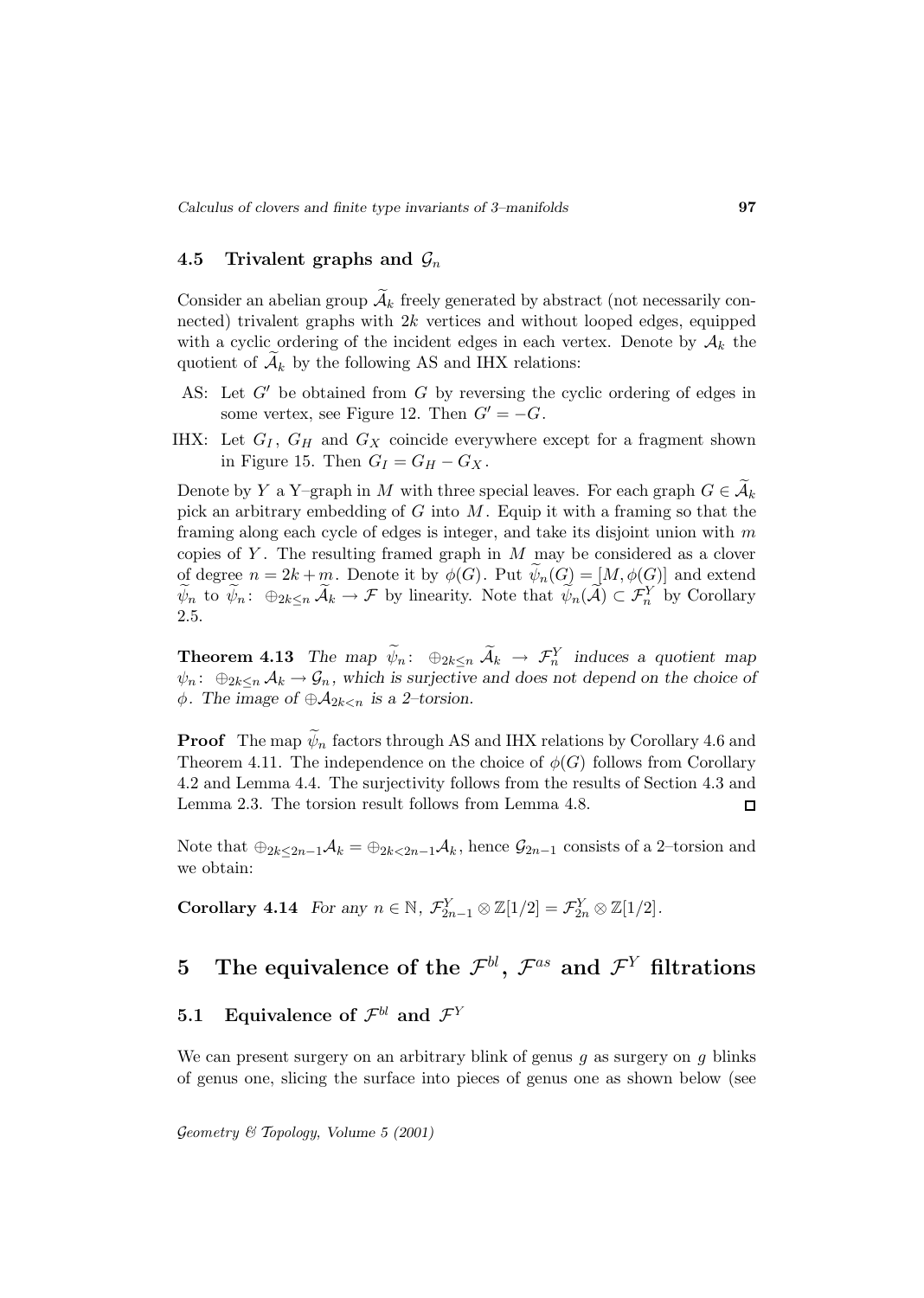also [3]):



Also, as noticed already in [10], surgery on a blink of genus one can be presented as Y–surgery (and vice versa). Indeed, depicting the Borromean linking with one component passing on the boundary of an embedded surface with two bands, and then using  $K_3^{-1}$ , we obtain:

**Lemma 5.1**



Therefore the following theorem holds:

**Theorem 5.2** *For each integer n* we have  $\mathcal{F}_n^{bl}(M) = \mathcal{F}_n^{Y}(M)$ *.* 

### **5.2** Comparison of  $\mathcal{F}^{as}$  and  $\mathcal{F}^{Y}$ : plan of the proof

The rest of the section is arranged in the following way.

We will first present any Y–link of degree  $d$  by a trivial  $d$ –component Y–link in  $S<sup>3</sup>$ , together with a trivial unimodular link O which links T in a special way. We shall then prove an inclusion  $\mathcal{F}_{2n}^Y \subset \mathcal{F}_{3n}^{as}$  by an easy counting argument.

The opposite inclusion is similar in spirit. Now we present any  $n$ -component algebraically split link by a trivial link  $O$ , together with a trivial Y–link  $T$ linking O in a special way. We then consider an appropriately modified version of some results of Section 4. Building on these results, we prove the inclusion  $\mathcal{F}_{3n}^{as} \subset \mathcal{F}_{2n}^Y \otimes \mathbb{Z}[1/2]$  using a similar counting argument.

### **5.3 Undoing Y–graphs**

A link O in  $M \setminus G$  laces a clover G, if O is trivial unimodular, and each of the (pairwise disjoint) discs bounding its components intersects  $G$  in at most two points, which belong to the leaves of  $G$ . A Y–link in  $M$  is *trivial*, if it consists of Y–graphs standardly embedded in  $n$  disjoint balls.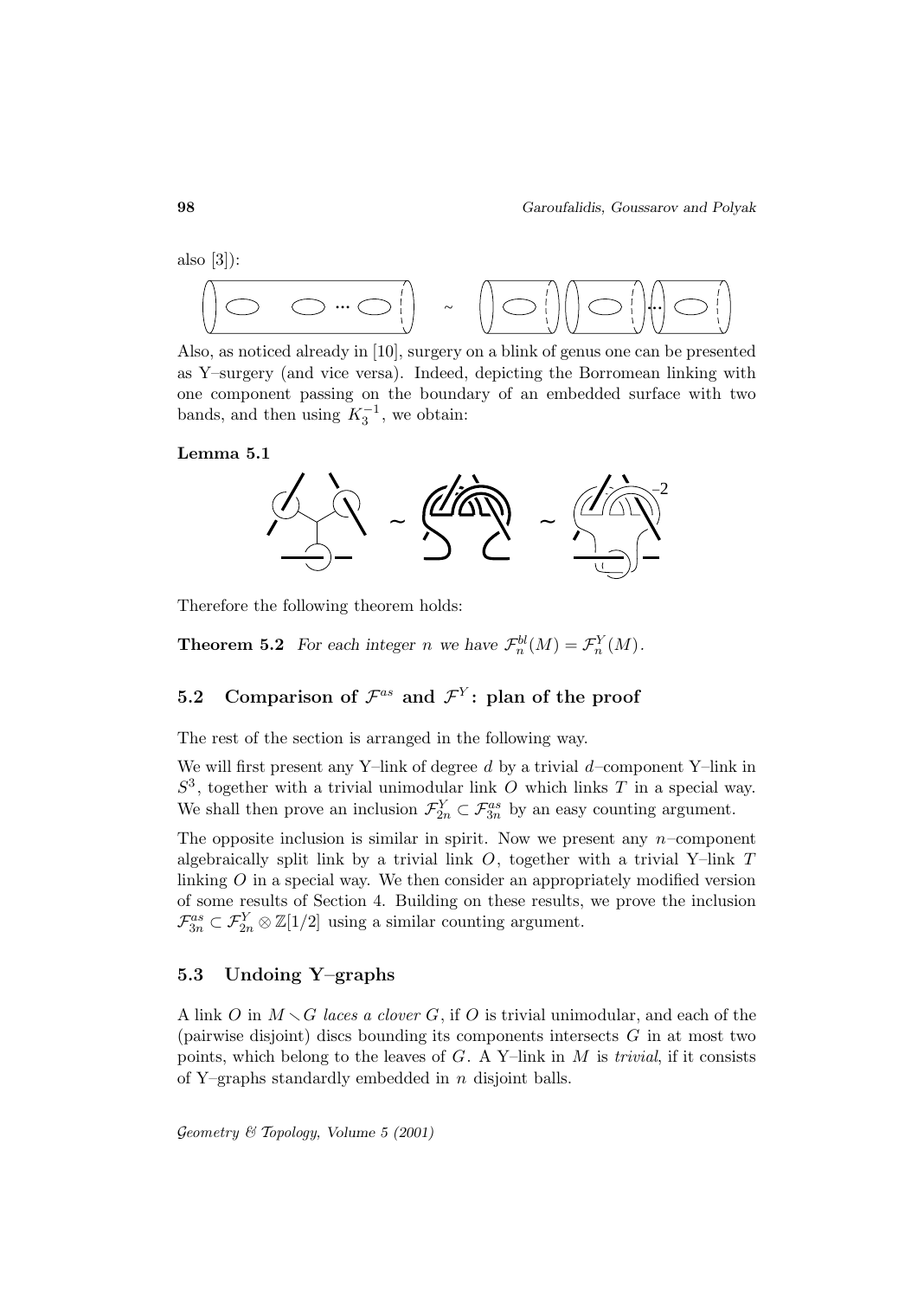**Lemma 5.3** *Let*  $T$  *be a trivial*  $n$ -component Y-link in  $S^3$ *. For any*  $n$ *component Y–link* G *in*  $S^3$ *, there exists a link* O *in*  $S^3$  *which laces* T, *such that*  $[S^3, G] = [S_O^3, T]$ .

**Proof** Any Y–link in  $S^3$ , in particular G, can be made into a trivial Y–link by framing twists and crossing changes. Moreover, it suffices to use crossing changes which involve only the leaves of Y–graphs. Indeed, instead of a crossing change which involves an edge of a Y–graph, one can do two subsequent crossing changes with the neighboring leaf of this graph (by sliding first the other branch towards the leaf). Using  $K_4$  we can realize each of these framing and crossing changes by surgery on a trivial unimodular surgery link, as illustrated in Figure 3. The resulting collection of these surgery components comprises O.  $\Box$ 

For a Y–link G in a manifold M and a link  $L \subset M \setminus G$  denote by  $[M, G, L]$ the double alternating sum:

$$
[M, L, G] = [[M, L], G] = [[M, G], L] = \sum_{G' \subset G} \sum_{L' \subset L} (-1)^{|G'| + |L'|} M_{G' \cup L'}
$$

**Corollary 5.4** *The space*  $\mathcal{F}_n^Y$  *is generated by all*  $[S^3, O, T]$ *, where T is a trivial Y–link in*  $S^3$  *of degree at least n, and the link O laces T.* 

**Proof** By Lemma 5.3,  $\mathcal{F}_n^Y$  is generated by all  $[S_Q^3, T]$ , with O and T as above. It remains to notice that  $S_O^3 = \sum_{O' \subset O} (-1)^{|O'|} [S^3, O']$  and that any sublink O' of  $O$  also laces  $T$ .  $\Box$ 

**Theorem 5.5** *For each integer n* we have  $\mathcal{F}_{2n}^Y \subset \mathcal{F}_{3n}^{as}$ *.* 

**Proof** Let T be a trivial Y–link in  $S^3$  of degree at least 2n and O be an arbitrary link lacing  $T$ . In view of Corollary 5.4, it suffices to prove that  $[S^3, O, T]$  belongs to  $\mathcal{F}_{3n}^{as}$ . Suppose that some leaf of T is not linked with O, ie, bounds a disc which does not intersect O; then  $[S^3, O, T]=0 \in \mathcal{F}_{3n}^{as}$  by Lemma 2.2. Otherwise, all (ie, at least  $6n$ ) leaves of T are linked with O. But each component of  $O$  is linked with at most two leaves of  $T$ ; hence the number of components of O is at least  $3n$ . Therefore  $[S^3, O, T] \in \mathcal{F}_{3n}^{as}$ .  $\Box$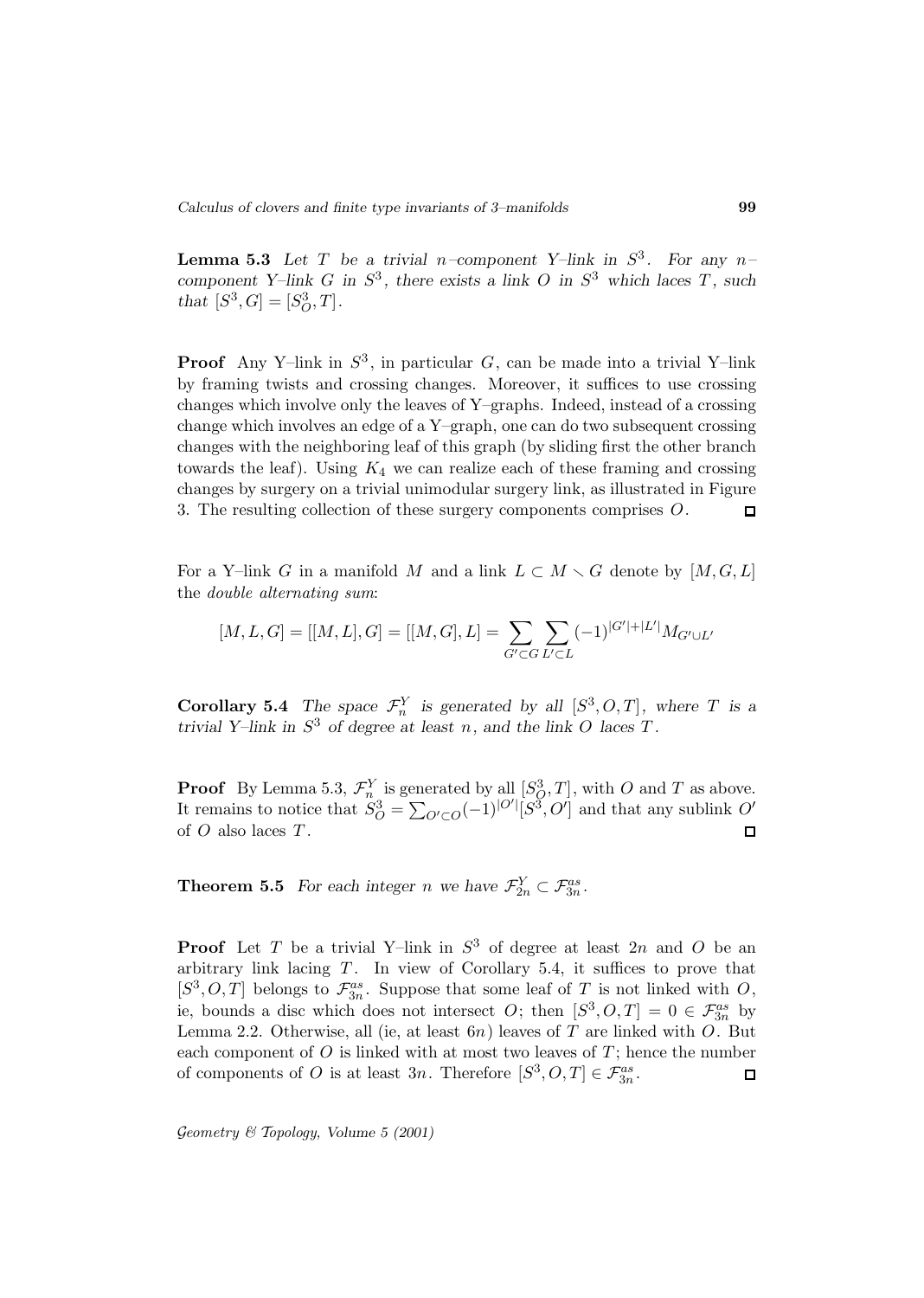#### **5.4 Undoing an AS–link**

Let L be a framed link in  $S^3$ . We call L an AS-link, if it is algebraically split and unimodular. In Section 5.3 above we presented any Y–link by a trivial Y-link  $T$ , together with a trivial unimodular link  $O$  lacing it. In this section we shall do the opposite: we present any AS–link by a trivial unimodular link  $O$ , together with a trivial Y-link linking it in a special way, which we will also call "lacing".

A clover G in  $M \setminus L$  laces a link L, if each leaf of G either is trivial and links L once (ie, bounds a disc which intersects  $L$  in one point), or is unlinked with L (ie, bounds a surface which does not intersects L).<sup>2</sup> A pair  $(O, G)$  consisting of a trivial link  $O$  in  $M$  and a Y-link  $G$  lacing  $O$  is called a *lacing pair*. A lacing pair  $(O, G)$  is trivial, if G is trivial. Surgery on a trivial lacing pair in  $S<sup>3</sup>$ was called a Borromean surgery in [10] and a  $\Delta$ –move in [12]. It was shown in [10, 12], that one can pass from a link L in  $S^3$  to any other link with the same linking matrix by surgery on a trivial Y–link lacing  $L$ . Applying this result to AS–links, we deduce:

**Lemma 5.6** *Let* O *be a trivial unimodular*  $n$ -component link in a  $S^3$ . For any *AS–link L* in  $S^3$ , there exists a trivial lacing pair  $(O, G)$ , such that  $[S^3, L] =$  $[S_T^3, O]$ .

**Corollary 5.7** *The space*  $\mathcal{F}_n^{as}$  *is generated by all*  $[S^3, O, T]$ *, where O is a trivial unimodular link in* S<sup>3</sup> *with at least* n *components and a trivial Y–link* G *laces* O*.*

**Proof** By Lemma 5.6,  $\mathcal{F}_n^{as}$  is generated by all  $[S_T^3, O]$ , with T and O as above. It remains to notice that  $S_T^3 = \sum_{T' \subset T} (-1)^{|T'|} [S^3, T']$  and that any Y–sublink  $T'$  of T also laces O.  $\Box$ 

In what follows, we will in fact need only a weaker version of Corollary 5.7, in which we omit the assumption of triviality of the lacing pair.

# $\begin{array}{ll} {\bf 5.5} & {\rm The\ inclusion\ } \mathcal{F}_{3n}^{as} \subset \mathcal{F}_{2n}^{Y} \otimes \mathbb{Z}[1/2] \end{array}$

We will need a modification of Corollary 4.2 and Lemma 4.4. Returning to their proofs, we notice that both statements can be stated for Y–links lacing a fixed link in  $M$ :

 ${}^{2}$ In fact, we will not need this type of leaf, but prefer to formulate the definition in its full generality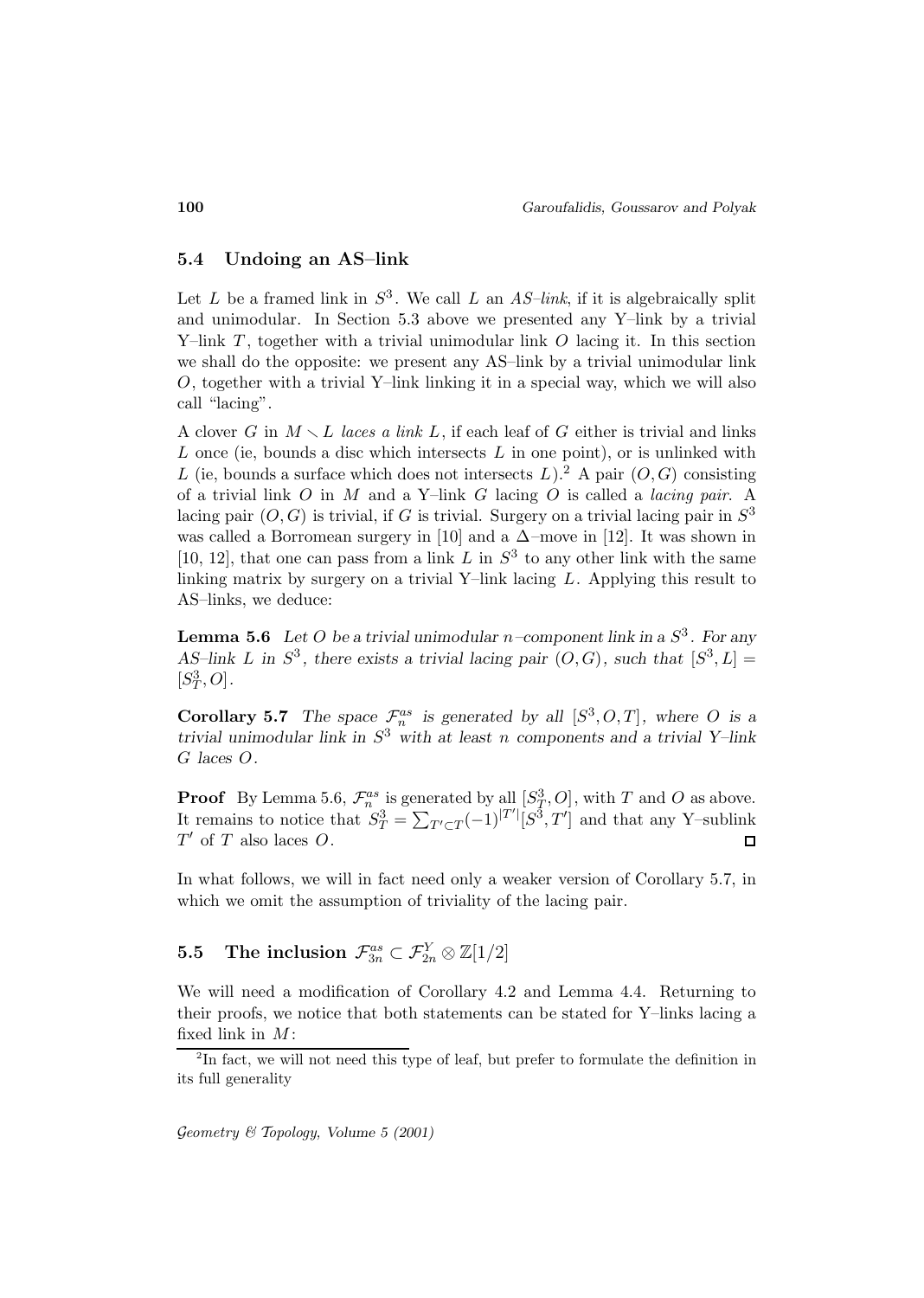**Corollary 5.8** *Fix a link* L *in a manifold* M *. Let* G *be a Y–link of degree* d *lacing* L and let G' be obtained from G by sliding an edge of G along a knot  $K \subset M \setminus L \setminus G$ *. Suppose that for every Y–link*  $\Gamma$  *of degree*  $(d+1)$  *lacing* L *one has*  $[M, L, \Gamma] = 0$ *. Then*  $[M, G'] = [M, G]$ *.* 

**Lemma 5.9** *Fix a link* L *in a manifold* M *. Let* G *be a Y–link of degree* d *lacing*  $L$  *and let*  $G'$  *be obtained from*  $G$  *by twisting the framing of some edge by a half twist. Suppose that for every Y–link* Γ *of degree* (d+ 1) *lacing* L *one has*  $[M, L, \Gamma] = 0$ . Then  $[M, G'] = -[M, G]$ 

Moreover, the following version of Lemma 4.8 holds:

**Lemma 5.10** *Let*  $(O, G)$  *be a lacing pair in a manifold M* with *G* of degree d. Suppose that some disc  $D_i$  bounding a component of O intersects  $G$  in *just one point, which belongs to a leaf of* G*. Suppose also that for any lacing pair*  $(O, \Gamma)$  *with*  $\Gamma$  *of degree greater than d we have*  $[M, O, \Gamma] = 0$ *. Then*  $2[M,G] = 0.$ 

**Proof** Proceeding similarly to the proof of Lemma 4.8, we rotate O together with the trivial leaf linked with it. This adds a half twist to the framing of the adjacent edge of  $G$ , while preserving the isotopy class of  $O$  and  $G$ . Thus  $[S^3, O, G] = -[S^3, O, G]$  by Lemma 5.9.  $\Box$ 

We are in a position to prove the second inclusion theorem.

**Theorem 5.11** *For each integer n* we have  $\mathcal{F}_{3n}^{as} \subset \mathcal{F}_{2n}^{Y} \otimes \mathbb{Z}[1/2]$ *.* 

**Proof** Let O be a lacing pair in  $S^3$  with O having at least n components. In view of Corollary 5.7, it suffices to prove that  $[S^3, O, G] \in \mathcal{F}_{2n}^Y \otimes \mathbb{Z}[1/2].$ We proceed by downward induction on the degree d of G. If  $d \geq 2n$ , then obviously  $[S^3, O, G] \in \mathcal{F}_{2n}^Y$  and the theorem follows. Suppose now that the inclusion holds for all Y–links of degree higher than  $d$  and let us prove it for a Y-link  $G$  of degree  $d$ .

By a repeated use of Corollary 5.8 we can reduce the problem to the case when none of the edges of  $G$  pass through the discs  $D_i$  bounding the components of O.

If for some i the disc  $D_i$  does not intersect G, then  $[S^3, O, G] = 0 \in \mathcal{F}_{2n}^Y$  by Lemma 2.2, and we are done.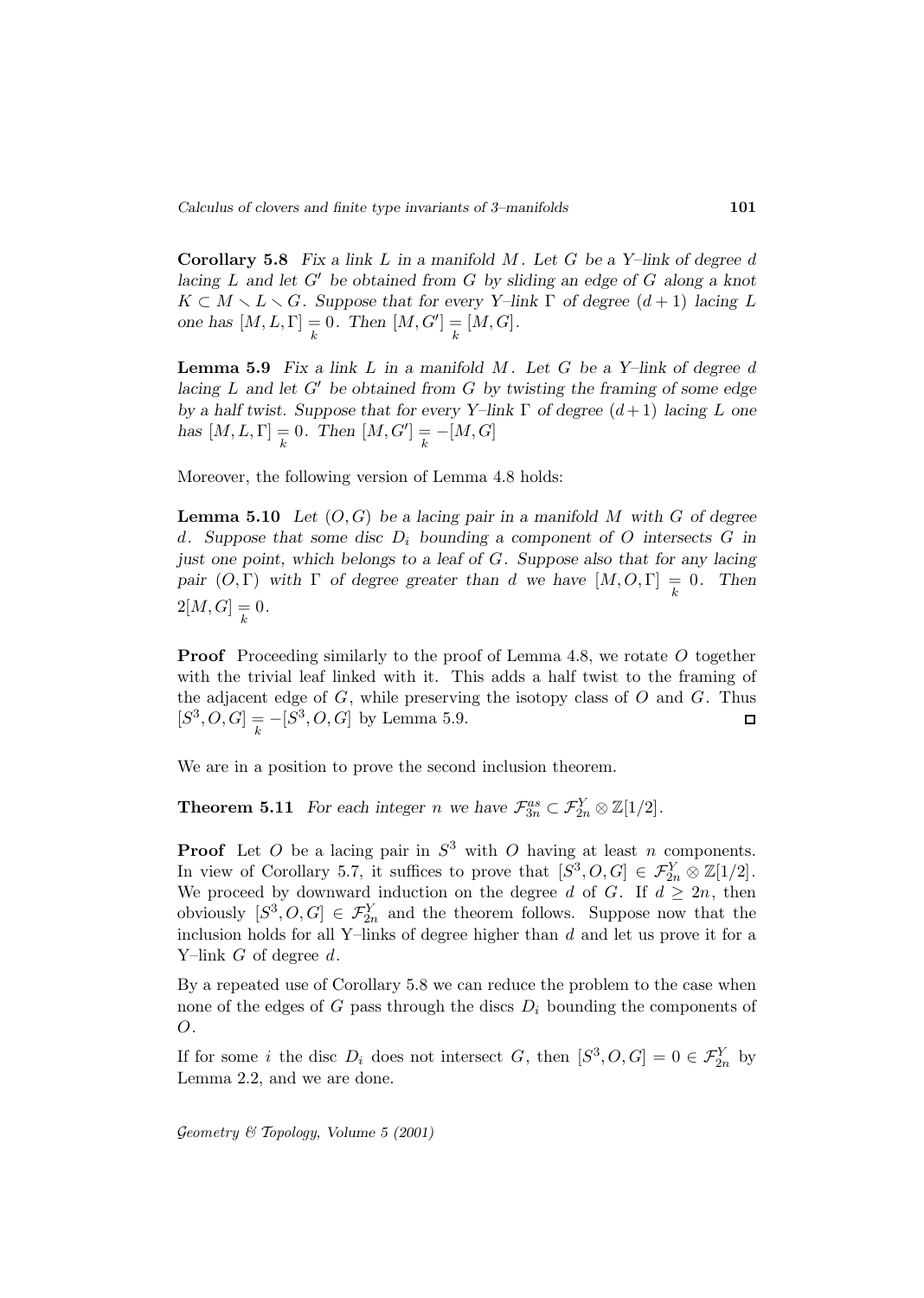If some disc  $D_i$  intersects G in exactly one point belonging to a leaf l of G, the statement follows from Lemma 5.10 (applicable by the induction assumption).

We are left with the case when each component of  $O$  is linked with at least two leaves of G. But each leaf of G can be linked with at most one component of O. Therefore, G should have at least  $6n$  leaves, ie, at least  $2n$  components. Hence  $[S^3, O, G] \in \mathcal{F}_{2n}^Y$ , and the theorem follows.  $\Box$ 

**Remark 5.12** Over the integers, a simplified version of the above counting argument leads to an inclusion  $[S^3, O, G] \in \mathcal{F}_n^Y$  that does not require Lemmas 5.9 and 5.10. Indeed, we proceed as in the proof of Theorem 5.11 above, first reducing the problem to the case when no edges of  $G$  pass through the discs  $D_i$ , and then noticing that if some  $D_i$  does not intersect G, then  $[S^3, O, G]=0$ by Lemma 2.2. Otherwise, each of the  $3n$  discs  $D_i$  intersects at least one leaf of G. Each leaf of G can intersect at most one disc, so G should have at least 3n leaves, ie, at least n components, hence  $[S^3, O, G] \in \mathcal{F}_n^Y$ .

# **6** The equivalence of the  $\mathcal{F}^b$  and  $\mathcal{F}^Y$  filtrations

#### **6.1 Plan of the proof**

The section is arranged in the following way.

In the first part we shall prove an inclusion  $\mathcal{F}_{2n}^Y \subset \mathcal{F}_n^b$ . This is done in two steps. By Corollary 5.4 the space  $\mathcal{F}_{d}^{Y}$  is generated by all  $[S^3, O, T]$ , where T is a trivial d–component Y–link in  $S^3$ , and the link O laces T. In the first step, we take  $d = 2n^2$ , construct a "good" sublink  $B \subset O$  with at least n components, and show that this implies  $\mathcal{F}_{2n^2}^Y \subset \mathcal{F}_n^b$ . Building on this result, in the second step we prove a stronger inclusion  $\mathcal{F}_{2n}^Y \subset \mathcal{F}_n^b$  using the IHX relation.

In the second part we shall prove an opposite inclusion  $\mathcal{F}_n^b \subset \mathcal{F}_{2n}^Y \otimes \mathbb{Z}[1/2]$ . We present any  $n$ -component boundary link as an image of a trivial unimodular link O under surgery on a Y-link G, linking O in a special way, which we will call "1–lacing". Using this presentation together with an appropriately modified version of Lemma 5.10, we prove that  $\mathcal{F}_n^b \subset \mathcal{F}_{2n}^Y \otimes \mathbb{Z}[1/2]$  by an easy counting argument.

### **6.2 Constructing a boundary sublink**

Let T be a trivial  $2n^2$  component Y-link in M and let O be a link which laces T. Below we construct a sublink  $B \subset O$  with at least n components, which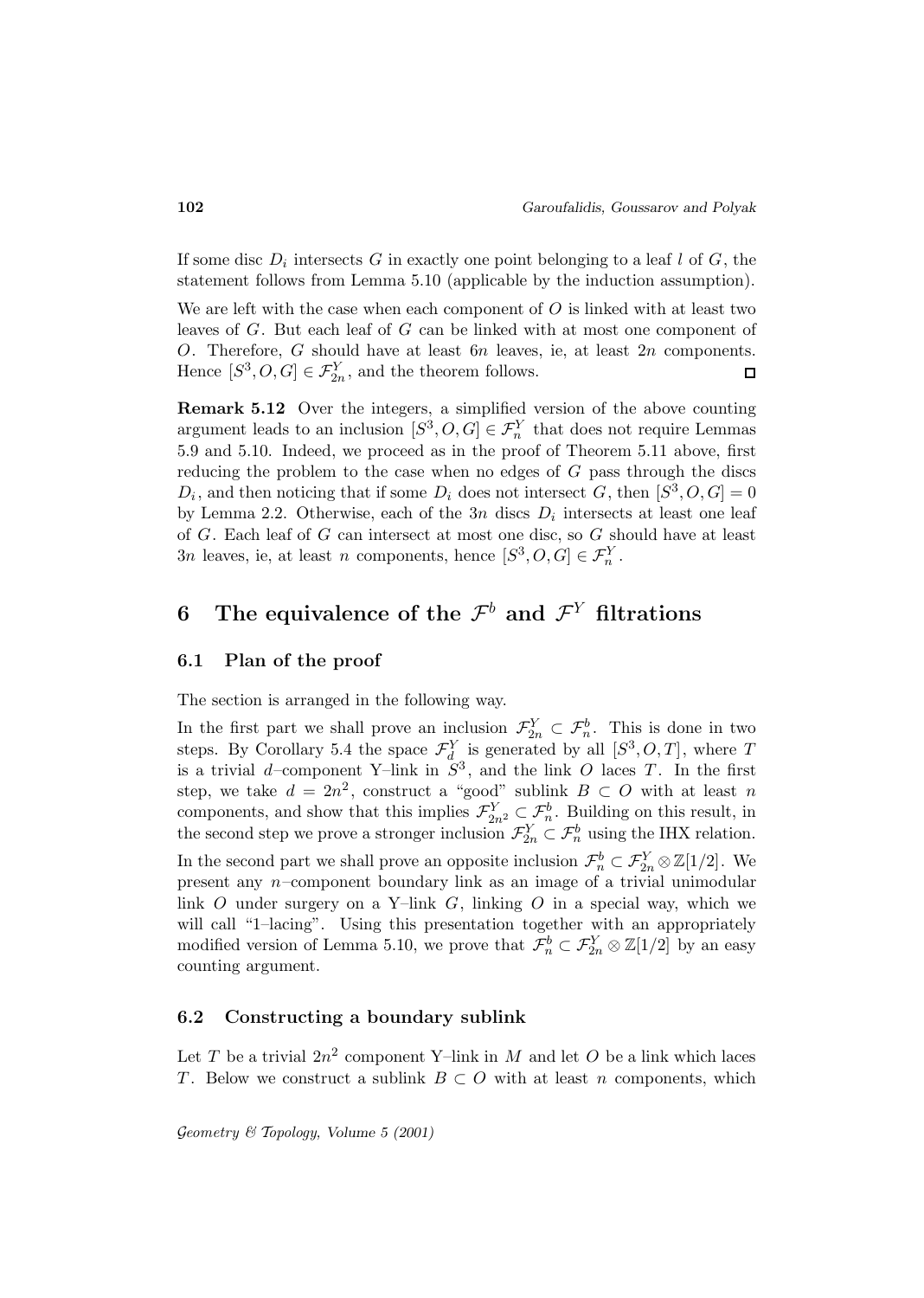will be a boundary link in the manifold, obtained from  $M \setminus (O \setminus B)$  by surgery on  $T$ . This construction is based on a notion of a good sublink.

A link  $B$  in  $M$  is good, if  $B$  laces  $T$  and the following conditions hold:

- No Y–graph of T is linked with B by all three leaves.
- If some Y–graph of  $T$  is linked with  $B$  by two leaves, then it is linked with just one component of  $B$ .

The possible structure of  $B$  in a neighborhood of a component of  $T$  is shown in Figure 18.



Figure 18: The structure of a good link near a Y–graph

**Lemma 6.1** *Let* T *be a trivial Y–link in* M *and* B *be a good sublink. Then the image*  $B'$  *of*  $B$  *in*  $M_T$  *is a boundary link in a neighborhood of*  $T \cup D$ *, where* D *is a union of discs bounding the components of* B*.*

**Proof** Cut out a tubular neighborhood  $N$  of  $T$ ; this is a disjoint union of genus 3 handlebodies. Components of  $B$  bound non-intersecting discs in  $M$ , which intersect the boundary  $\partial N$  by either one or two circles, which are meridians of  $N$ . Perform surgery on  $T$  by cutting, twisting by an appropriate element of the mapping class group, and gluing back the handlebodies  $N$ . This transforms the meridians into some other curves on  $\partial N$ . It suffices to show that for each handlebody  $N_i$  of N these curves on  $\partial N_i$  are bounding inside  $N_i$ .

Let m be a meridian on  $\partial N_i$ . The surgery on this Y–graph corresponds to the action of an element of the Torelli subgroup (which acts trivially on  $H_1(N_i)$ ), so the image of m still bounds a surface  $\Sigma_m$ . Now, recall that B is a good link, so there are only two possible configurations of the meridians. Firstly,  $\partial N_i$  may contain just two meridians m and  $m'$ , corresponding to the same component b of B. Then, smoothing the intersections of  $\Sigma_m$  with  $\Sigma_{m'}$ , we obtain a surface bounding  $m \cup m'$ . Secondly, these meridians may appear only on one of the three handles of  $\partial N_i$ . Pick one of the meridians m; all other meridians on  $\partial N_i$ may be considered as small push-offs of  $m$  in the normal direction. Thus their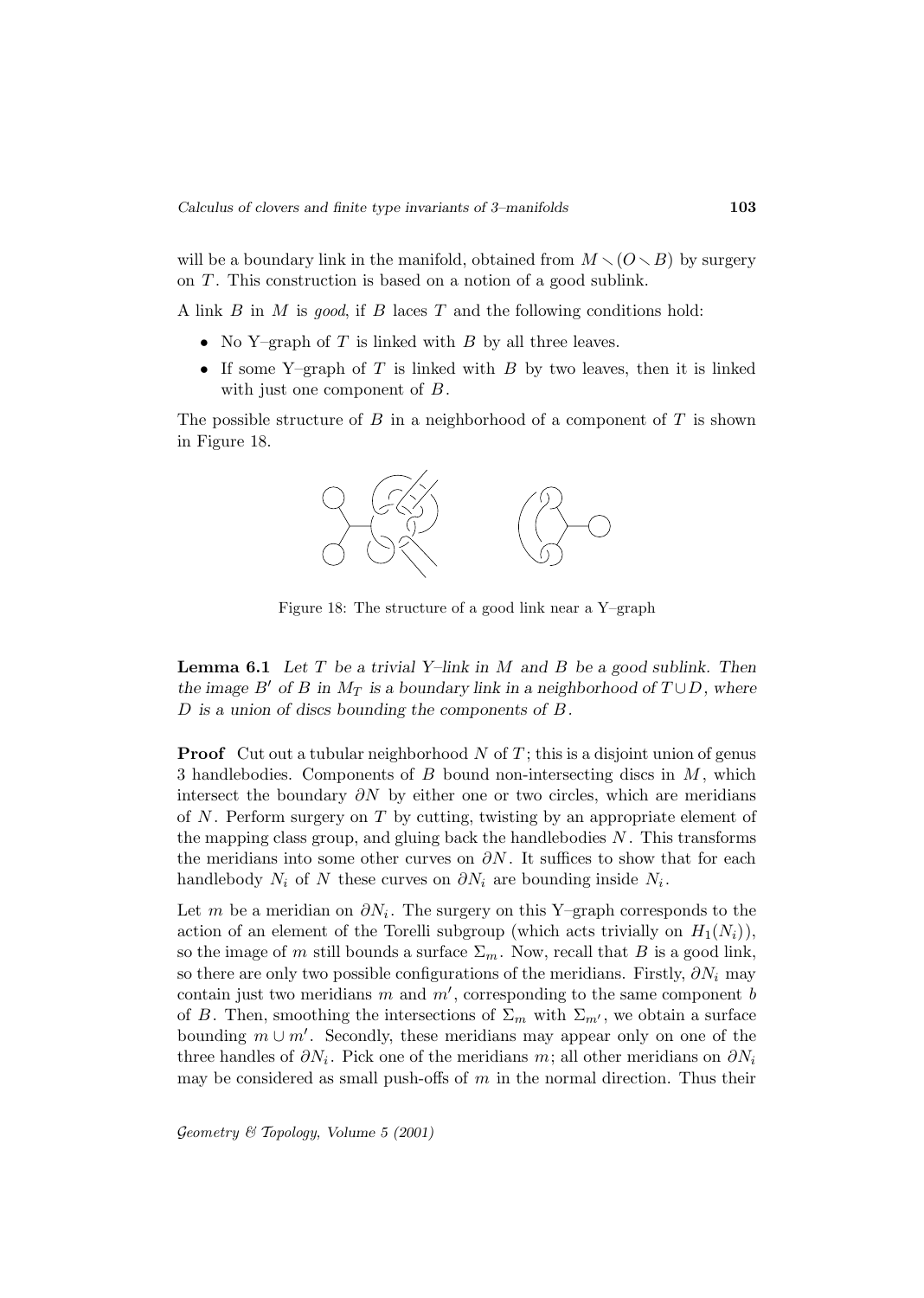images under the Y–surgery, together with the corresponding surfaces, can be obtained by a similar push-offs. This finishes the proof of the lemma.  $\Box$ 

**Corollary 6.2** *Let* T *be a trivail Y–link in* M *and* B *be an* n*–component* good link with the union D of discs bounding B. Then  $[M, L \cup B, T] \in \mathcal{F}_n^b$  for *any link*  $L$  *in*  $M \setminus (T \cup D)$ *.* 

**Proof** By Lemma 6.1, the image of B under surgery on  $T' \subset T$  bounds in the complement of L. Thus it will bound also in  $(M_{T'})_{L'}$ , for any  $L' \subset L$ .  $\Box$ 

**Lemma 6.3** Let T be a trivial  $2n^2$ -component Y–link in M and let O be a *link, which laces*  $T$  *and links all leaves of*  $T$ *. Then there exists a good sublink* B *of* O *with at least* n *components.*

We will say that two components of  $O$  (respectively, two leaves of  $T$ ) are neighboring, if there is a Y–graph (respectively, a component of  $O$ ) which is linked with both of them.

**Proof** Suppose that there is a leaf of  $T$ , which has at least  $n$  neighbors, apart from the other leaves of the same Y–graph. Then the corresponding components of  $O$  comprise  $B$ . It remains to consider the case when each leaf of  $T$  has less than  $n$  neighbors belonging to other Y–graphs. Pick an arbitrary component  $B_1$  of O and remove from O all neighboring components of  $B_1$ . Repeat this step, each time picking a new component  $B_i$  of the remaining link, until there are no more components left. Finally, take  $B = \cup_i B_i$ .

Let us establish a lower bound for the number of these steps. Each  $B_i$  is linked with at most two Y–graphs, leaves of which have altogether at most  $6(n-1)-2=6n-8$  other neighboring leaves. Thus the removal of  $B_i$  and of the link components neighboring  $B_i$  may unlink at most  $6n-2$  leaves of T. In the beginning, O was linked with all  $6n^2$  leaves of G. Therefore, the number of steps is at least  $\frac{6n^2}{6n-2} > n$ , thus B has more than n components.

**Remark 6.4** In fact, one can assume that the degree of  $T$  is just 6n, but the construction of B in this case is significantly more complicated.

# $\textbf{6.3} \quad \textbf{The inclusion} \ \ \mathcal{F}^Y_{2n} \subset \mathcal{F}^b_{n}$

Let us start with a weaker inclusion: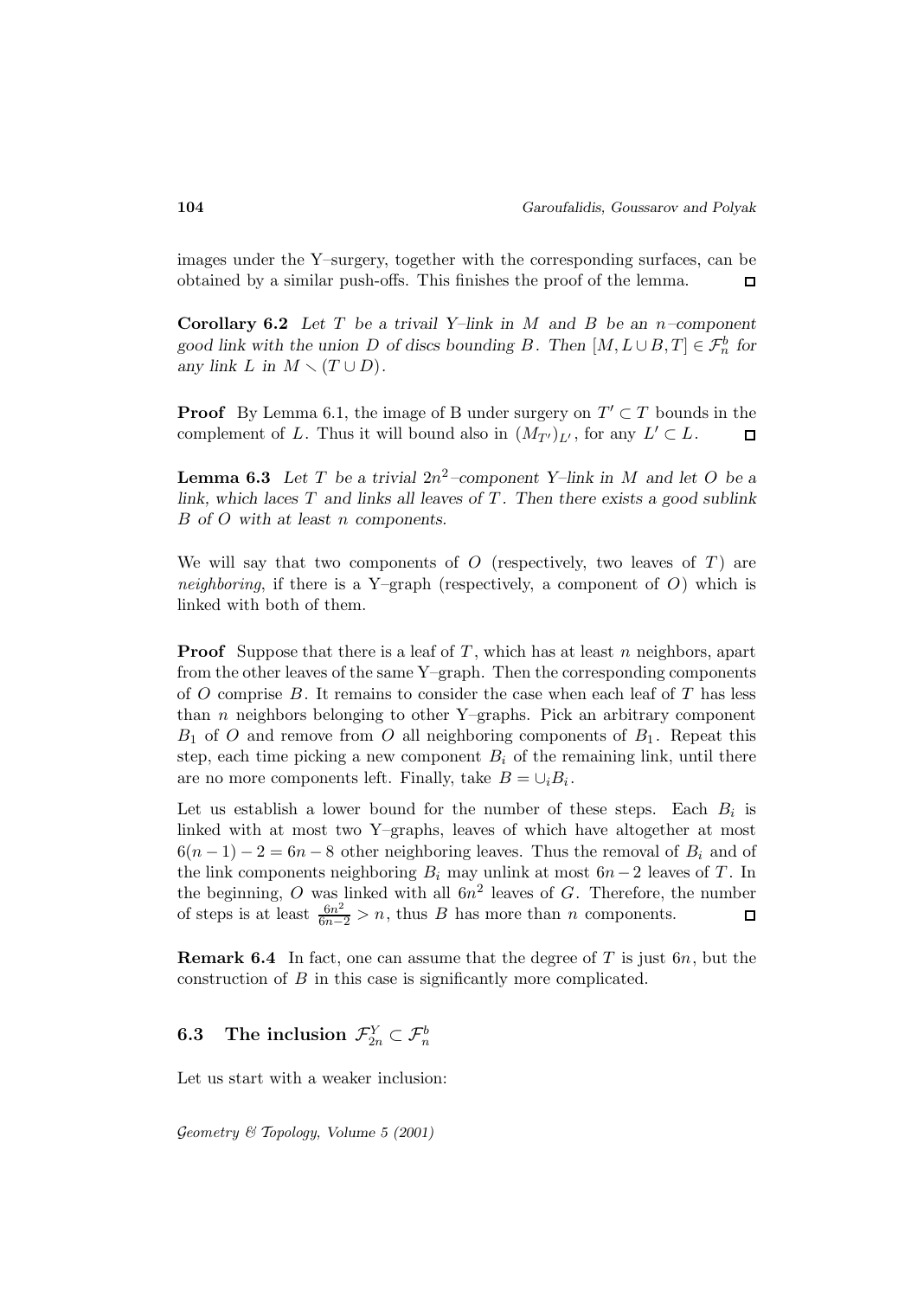*Calculus of clovers and finite type invariants of 3–manifolds* **105**

**Proposition 6.5** *For each integer n*, we have  $\mathcal{F}_{2n^2}^Y \subset \mathcal{F}_n^b$ .

**Proof** Let T be a trivial  $2n^2$ -component Y-link in  $S^3$  and O be an arbitrary link lacing T. In view of Corollary 5.4, it suffices to prove that  $[S^3, O, T] \in \mathcal{F}_n^b$ . If some leaf of T is not linked with O, then  $[S^3, O, T] = 0 \in \mathcal{F}_n^b$ . Otherwise, all leaves of  $T$  are linked with  $O$  and we can use Lemma 6.3 to find a good sublink  $B$  of  $O$  with at least  $n$  components. It remains to apply Lemma 6.1 for  $M = S^3$  and  $L = O \setminus B$ .  $\Box$ 

Now we are in a position to prove a stronger result:

**Theorem 6.6** *For each integer n*, we have  $\mathcal{F}_{2n}^Y \subset \mathcal{F}_n^b$ .

**Proof** Let G be a clover of degree  $d \geq 2n$  in  $S^3$ . We proceed by the downward induction on d. If  $d \geq 2n^2$ , then  $[S^3, G] \in \mathcal{F}_n^b$  by Proposition 6.5, and the theorem follows. Suppose that the statement holds for any clover of degree higher than  $d$ , and let us prove it for a clover  $G$  of degree  $d$ . Note that by the induction assumption we can use Theorem 4.13. Thus it suffices to prove the statement for a clover G which is a disjoint union of a degree  $2k \leq d$  clover G' with no leaves and  $d - 2k$  copies  $G_i$  of a Y–graph with three special leaves.

We call a path in a connected graph *maximal*, if it is connected, passes along each edge at most once, and contains the maximal number of edges. A path in  $G'$  is maximal, if it is maximal in each of its connected components. The number  $v$  of vertices of  $G'$  which do not belong to a maximal path is called the length-defect of  $G'$ . If v is positive, pick a vertex of  $G'$  which does not belong to a maximal path, but is connected to it by an edge. Applying to this edge the IHX relation of Theorem 4.11, we obtain two clovers, each of which has the length defect  $v - 1$ . Hence it suffices to prove the theorem for  $v = 0$ . Notice that if  $v = 0$ , there are at least k edges of G' without common ends. Thus, including  $G_i$ 's, there are at least  $d - k$  edges of G without common ends.

Cut all edges of  $G'$  by Theorem 2.4. Now, unlink all pairs of newly created leaves and change the framing of all leaves of  $G_i$ 's to 0 by  $K_4$ , as shown below:

$$
\begin{array}{ccc}\nG' \\
\hline\n\end{array}\n\begin{array}{ccc}\n\begin{array}{ccc}\n\begin{array}{ccc}\n\begin{array}{ccc}\n\begin{array}{ccc}\n\begin{array}{ccc}\n\begin{array}{ccc}\n\begin{array}{ccc}\n\begin{array}{ccc}\n\begin{array}{ccc}\n\begin{array}{ccc}\n\begin{array}{ccc}\n\end{array} & \left\langle \begin{array}{ccc}\n\end{array} & \left\langle \begin{array}{ccc}\n\end{array} & \left\langle \begin{array}{ccc}\n\end{array} & \left\langle \begin{array}{ccc}\n\end{array} & \left\langle \begin{array}{ccc}\n\end{array} & \left\langle \begin{array}{ccc}\n\end{array} & \left\langle \begin{array}{ccc}\n\end{array} & \left\langle \begin{array}{ccc}\n\end{array} & \left\langle \begin{array}{ccc}\n\end{array} & \left\langle \begin{array}{ccc}\n\end{array} & \left\langle \begin{array}{ccc}\n\end{array} & \left\langle \begin{array}{ccc}\n\end{array} & \left\langle \begin{array}{ccc}\n\end{array} & \left\langle \begin{array}{ccc}\n\end{array} & \left\langle \begin{array}{ccc}\n\end{array} & \left\langle \begin{array}{ccc}\n\end{array} & \left\langle \begin{array}{ccc}\n\end{array} & \left\langle \begin{array}{ccc}\n\end{array} & \left\langle \begin{array}{ccc}\n\end{array} & \left\langle \begin{array}{ccc}\n\end{array} & \left\langle \begin{array}{ccc}\n\end{array} & \left\langle \begin{array}{ccc}\n\end{array} & \left\langle \begin{array}{ccc}\n\end{array} & \left\langle \begin{array}{ccc}\n\end{array} & \left\langle \begin{array}{ccc}\n\end{array} & \left\langle \begin{array}{ccc}\n\end{array} & \left\langle \begin{array}{ccc}\n\end{array} & \left\langle \begin{array}{ccc}\n\end{array} & \left\langle \begin{array}{ccc}\n\end{array} & \left\langle \begin{array}{ccc}\n\end{array} & \left\langle \begin{array}{ccc}\n\end{array} & \left\langle \begin{array}{ccc}\n\end{array} & \left\langle \begin{array}{ccc}\n\end{array} & \left\langle \begin{array}{ccc}\n\end{array} & \left\langle \begin{array}{ccc}\n\end{array} & \left\langle \begin{
$$

Denote by  $O$  the resulting link and by  $T$  the  $d$ -component Y–link obtained from  $T$ . Clearly the link  $O$  laces  $T$  and

$$
[S^3, G] = \pm [S_O^3, T] = \pm \sum_{O' \subset O} (-1)^{|O'|} [S^3, O', T].
$$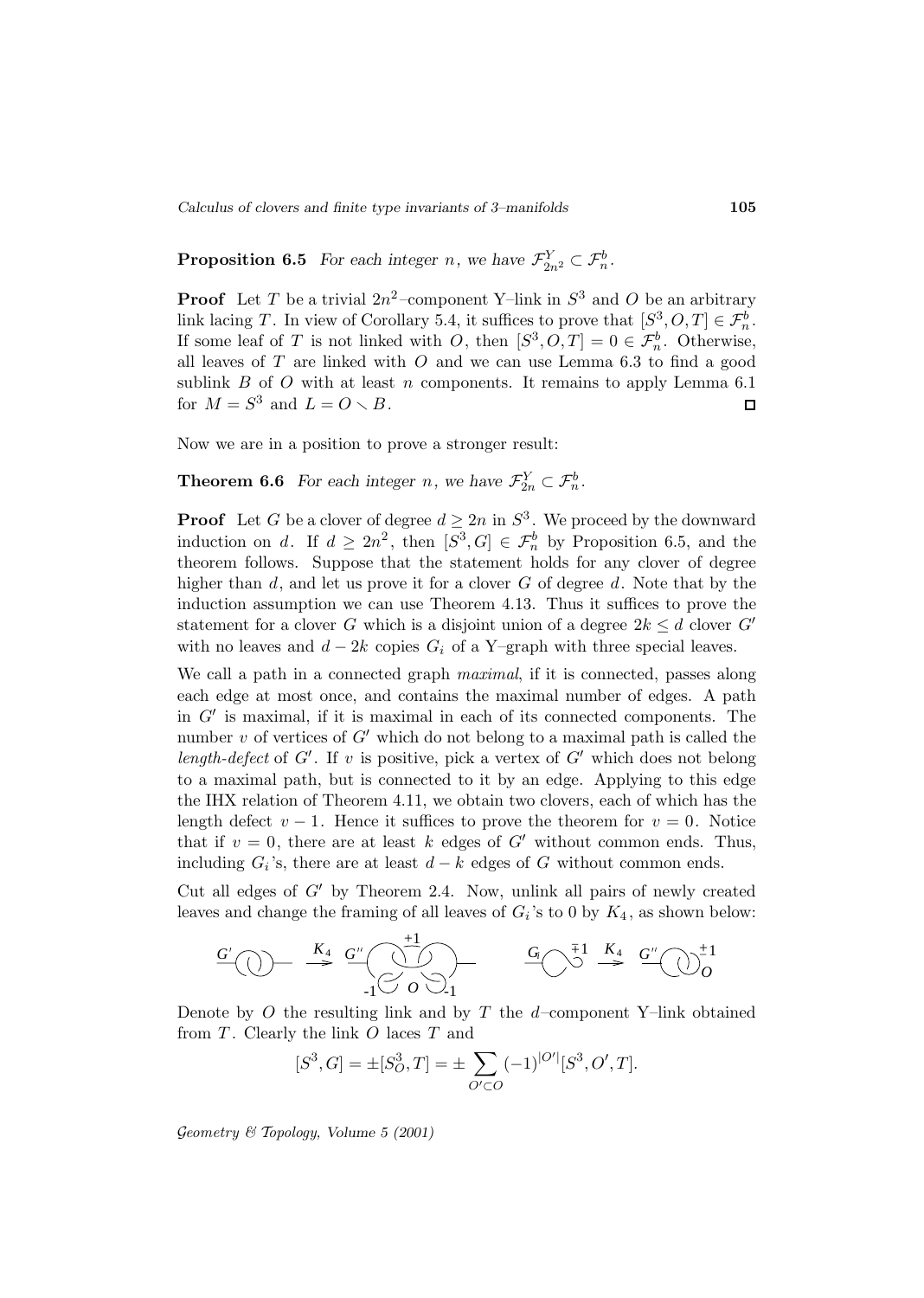We should show that  $[S^3, O', T] \in \mathcal{F}_n^b$  for each  $O' \subset O$ . If some leaf of T is unlinked with O', then this leaf is trivial and  $[S^3, O', T] = 0$ . Otherwise, by the construction of O, there are at least  $d - k \geq d/2 \geq n$  non-neighboring components of  $O'$  (since there were at least  $d - k$  edges of G without common ends). These components comprise a good sublink of  $O'$ . The theorem now follows from Corollary 6.2.  $\Box$ 

#### **6.4 Undoing a boundary link**

Let B be a boundary link in M, and fix a surface  $\Sigma = \cup_i \Sigma_i$  bounded by B. We would like to present  $B$  by a trivial unimodular link bounding a collection of discs, together with a Y–link, lacing it in a rather special way. Namely, we will say that a Y–link  $b$ –laces the link B, and each of its components intersects  $\Sigma$  in at most one point, which belongs to a trivial leaf. By the classification of surfaces, we can assume that a surface  $\Sigma_i$  bounding each component is an embedding of a connected sum of discs with two attached bands. Lemma 5.1 shows how such a disc with two (possibly linked and knotted) bands can be obtained from a standard disc by surgery on a Y–graph b–lacing it:



A pair  $(O, G)$  consisting of a trivial link O and a Y-link G in M is called a b–lacing pair, if G b–laces O for  $\Sigma_i = D_i$  being discs bounding the components of O. Exchanging pairs of bands to  $b$ -lacing Y-graphs (or vice versa) as above, we obtain

**Corollary 6.7** *For any* n*–component boundary link* B *in a manifold* M *there exists a b–lacing pair*  $(O, G)$  *such that surgery on* G *transforms* O *into* B. *Conversly, for any*  $b$ –lacing pair  $(O, G)$ *, surgery on* G transforms O into a *boundary link.*

We illustrate this construction on an example of a genus 2 surface bounding a trefoil:



Geometry & Topology*, Volume 5 (2001)*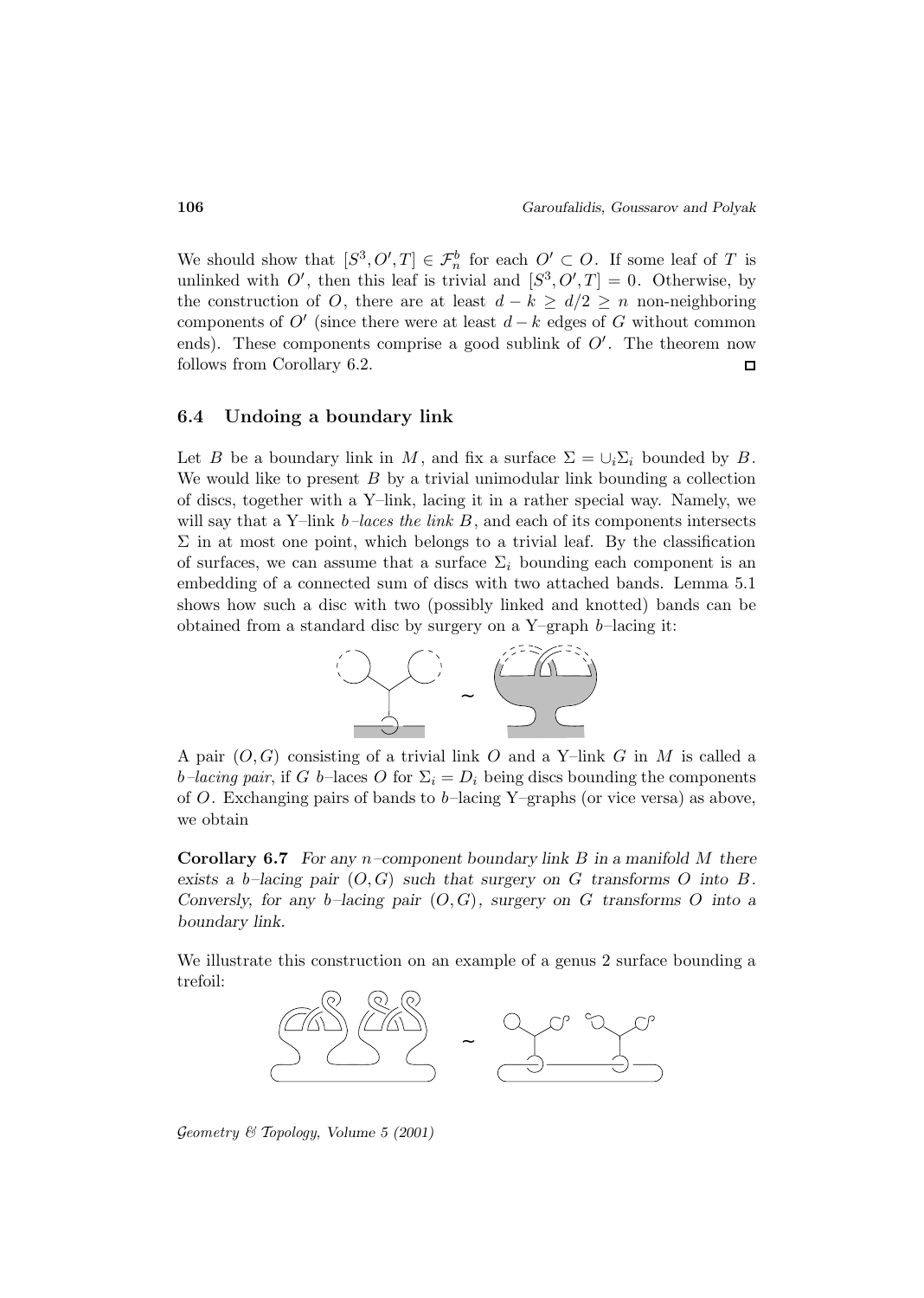**Remark 6.8** A presentation of a boundary link by a b-lacing pair  $(O, G)$ encodes an information about the Seifert surface  $\Sigma$  of B and the Seifert form. Indeed, each Y–graph  $G_i$  of G corresponds to a pair of bands, ie, to a handle  $h_i$  of  $\Sigma$ . The cores  $b_{2i-1}$ ,  $b_{2i}$  of these bands, being appropriately oriented and closed in the disc in a standard way, comprise a preferred basis of  $H_1(\Sigma)$ . This observation allows one to deduce that the Seifert matrix is given by  $lk(b_i, b_j)$  +  $\delta_{i+1,j}$ , where  $lk(b_i, b_j)$  is the linking matrix of  $2n$  non-trivial leaves of G. We will investigate some applications of this construction in a future paper.

**Corollary 6.9** *The space*  $\mathcal{F}_n^b$  *is generated by all*  $[S^3, O, G]$ *, where*  $(O, G)$  *is a* b*–lacing pair in* S<sup>3</sup> *and* O *has at least* n *components.*

**Proof** By Corollary 6.7,  $\mathcal{F}_n^b$  is generated by all  $[S_{G_n}^3 O]$ , with G and O as above. It remains to notice that  $S_G^3 = \sum_{G' \subset G} (-1)^{|G'|} [S^3, G']$ , and that any Y–sublink  $G'$  of G also b–laces O.  $\Box$ 

# $\begin{array}{ll} \textbf{6.5} & \textbf{The inclusion }\mathcal{F}^b_n \subset \mathcal{F}^Y_{2n} \end{array}$

Returning to the proof of Lemma 5.10 (and Lemmas 5.9, 4.4 used in it), we notice that it may be restated for  $b$ -lacing pairs in M. Thus the following modified version of Lemma 5.10 holds:

**Lemma 6.10** *Let* (O, G) *be a* b*–lacing pair in a manifold* M *with* G *of degree* d*. Suppose that some disc* D<sup>i</sup> *bounding a component of* O *intersects* G *in just one point. Suppose also that for any* b*–lacing pair* (O, Γ) *with* Γ *of degree greater than d* we have  $[M, O, \Gamma] = 0$ . Then  $2[M, G] = 0$ .

We are ready to prove the last inclusion theorem.

**Theorem 6.11** *For each integer n* we have  $\mathcal{F}_n^b \subset \mathcal{F}_{2n}^Y \otimes \mathbb{Z}[1/2]$ *.* 

**Proof** Let  $(O, G)$  be a b-lacing pair in  $S^3$  such that O has at least n components. We will show by downward induction on the degree  $d$  of  $G$  that  $[S^3, O, G] \in \mathcal{F}_{2n}^Y \otimes \mathbb{Z}[1/2]$ . If  $d \geq 2n$ , then obviously  $[S^3, O, G] \in \mathcal{F}_{2n}^Y$ . Inductively suppose that the statement holds for any b-lacing pair  $(O, \Gamma)$  in  $S^3$  with  $Γ$  of degree greater than d.

If for some i the disc  $D_i$  bounding a component of O does not intersect  $G$ , then obviously  $[S^3, O, G] = 0 \in \mathcal{F}_{2n}^Y$  and we are done. If for some i the disc